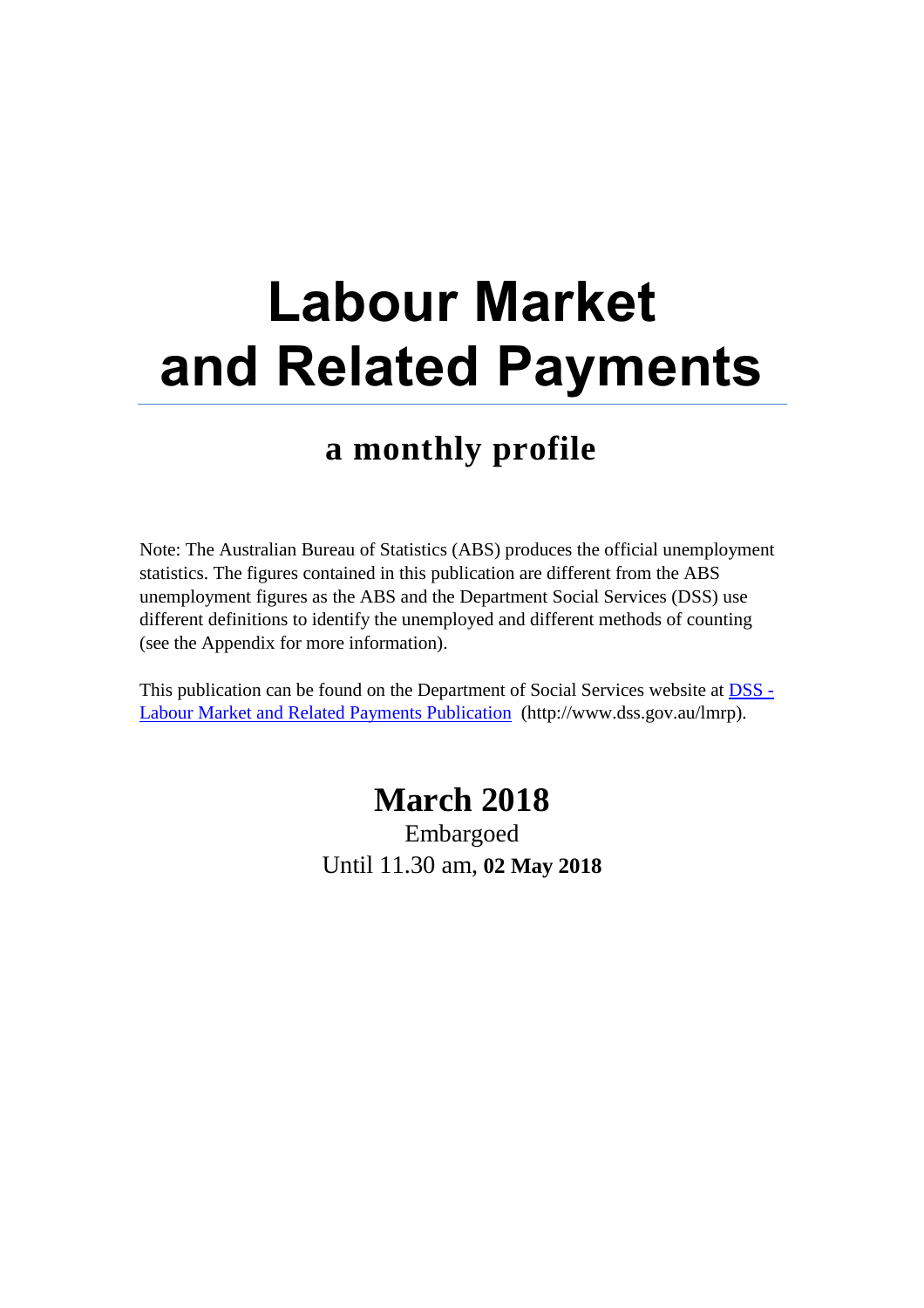# **Contents**

| Table 3 - Youth Allowees (Other) - Derivation of the Job Seeker Population 6            |
|-----------------------------------------------------------------------------------------|
| Table 4 - Job Seekers Receiving Newstart Allowance and Youth Allowance (Other) Time     |
| Table 5 - Job Seekers Receiving Newstart Allowance and Youth Allowance (Other) By       |
| Table 6 - Job Seekers Receiving Newstart Allowance and Youth Allowance (Other) By Age   |
| Table 7a-i -Job Seekers Receiving Newstart Allowance and Youth Allowance (Other) By     |
| Table 8a - Job Seekers Receiving Newstart Allowance Fortnightly Earnings and Gender  19 |
| Table 8b - Job Seekers Receiving Youth Allowance (Other) Fortnightly Earnings and       |
|                                                                                         |
|                                                                                         |
|                                                                                         |
| Comparisons Between DSS Unemployment Labour Market Payment Numbers And ABS              |
|                                                                                         |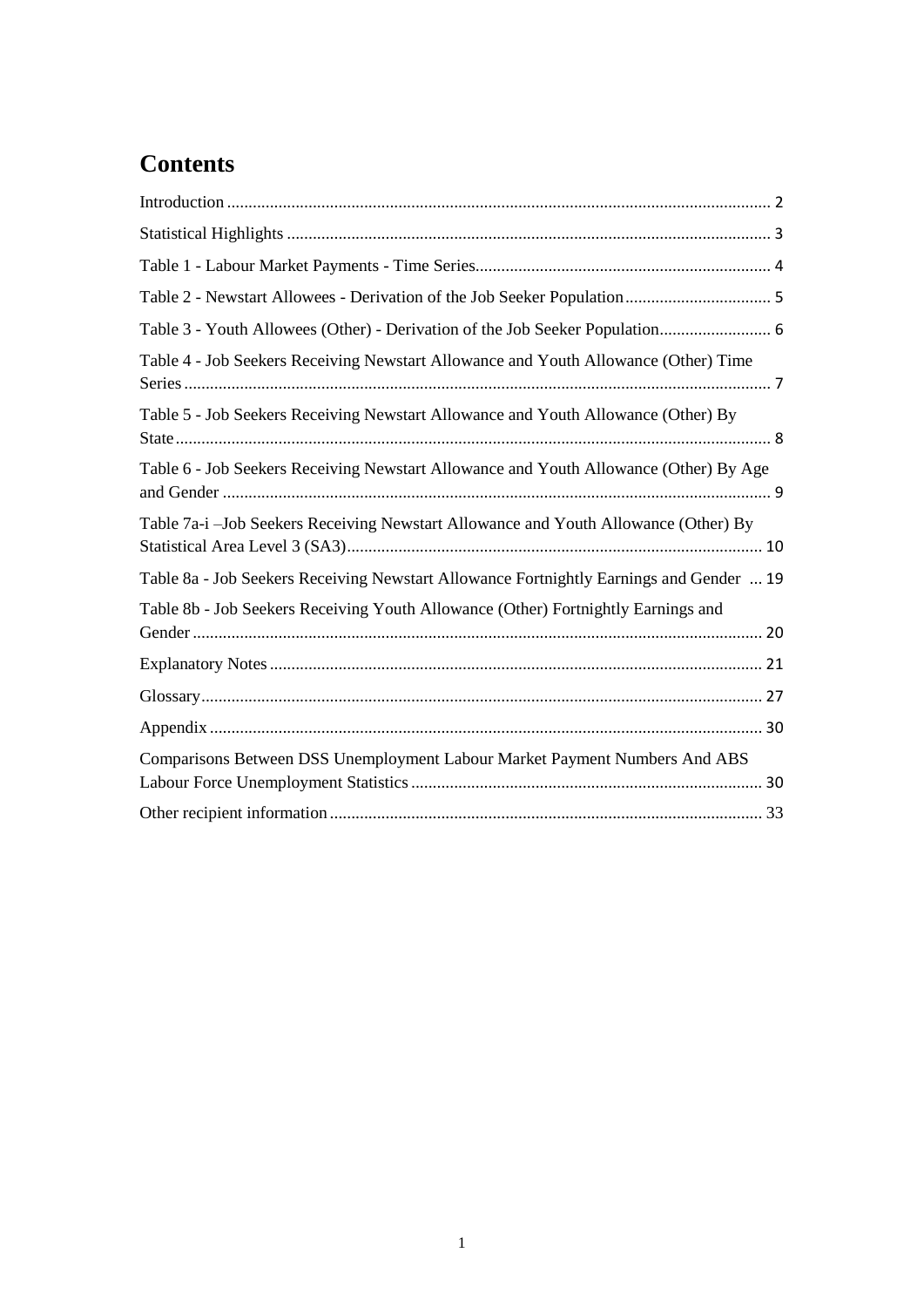# **Introduction**

<span id="page-2-0"></span>This publication presents statistical information on a monthly basis for the various types of labour market payments delivered by the Department of Human Services (DHS) on behalf of the Department of Social Services (DSS). This publication was produced previously by the Department of Education, Employment and Workplace Relations (DEEWR).

This publication covers Newstart (NSA) and Youth Allowance (other) (YA(o)) in some detail, and to a lesser extent, Partner Allowance (PA), Widow Allowance (WA), Youth Allowance (Full Time Student)(YA(FTS)) and Youth Allowance (Australian Apprentices) (YA(a)).

Table 1 provides information on the total number of NSA and YA recipients. The YA population is broken down into YA(o), YA(FTS) and YA(Australian Apprentices) categories. The total numbers of PA and WA recipients are also provided in this table.

Tables 2 and 3 show the derivation of the NSA and YA(o) job seeker populations (see the reference to job seekers in the 'Comparability of data' section of the Explanatory Notes). These populations are added together to derive the total number of job seekers.

Tables 4 to 8 provide information on the total job seeker population.

When using time series figures, it is important to note that changes have occurred over time to the conditions of eligibility for different payments. Details of these changes are provided in the Explanatory Notes.

All media inquiries should be directed to the DSS Media Team at [media@dss.gov.au.](mailto:media@dss.gov.au) For more general inquiries regarding further statistical information please refer to the last page of this publication for other contact details.

The next issue of this publication is scheduled for release on 30 May 2018.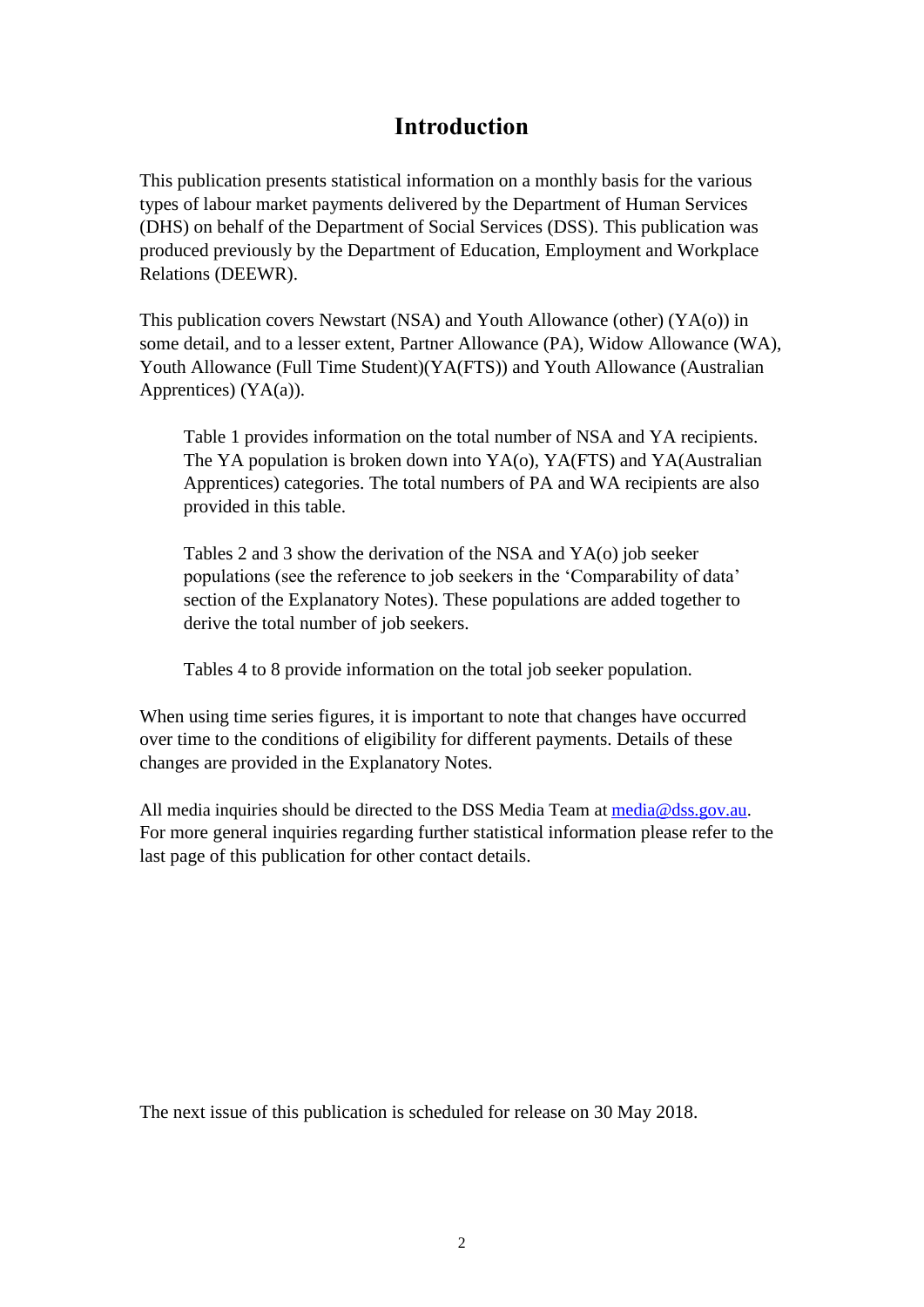# <span id="page-3-0"></span>**Statistical Highlights – March 2018**

#### **Between March 2017 and March 2018**

Total Newstart Allowance (NSA) and Youth Allowance (other) (YA(o)) recipients **decreased 2.1 per cent** overall from 882 668 to 863 782.

- NSA recipients decreased 1.5 per cent from 780 655 to 769 155.
- YA(o) recipients decreased 7.2 per cent from 102 013 to 94 627.

The number of job seekers **decreased 5.5 per cent** overall from 529 341 to 500 364.

- NSA job seekers decreased 4.5 per cent from 455 119 to 434 545.
- YA(o) job seekers decreased 11.3 per cent from 74 222 to 65 819.

Long-term job seekers decreased 1.2 per cent from 351 627 to 347 281.

Short-term job seekers decreased 13.9 per cent from 177 714 to 153 083.

For comparisons between DSS unemployment labour market payment numbers and ABS labour force unemployment statistics, see Appendix.



Figure 1: Line Graph – Newstart and Youth Allowance (other) time series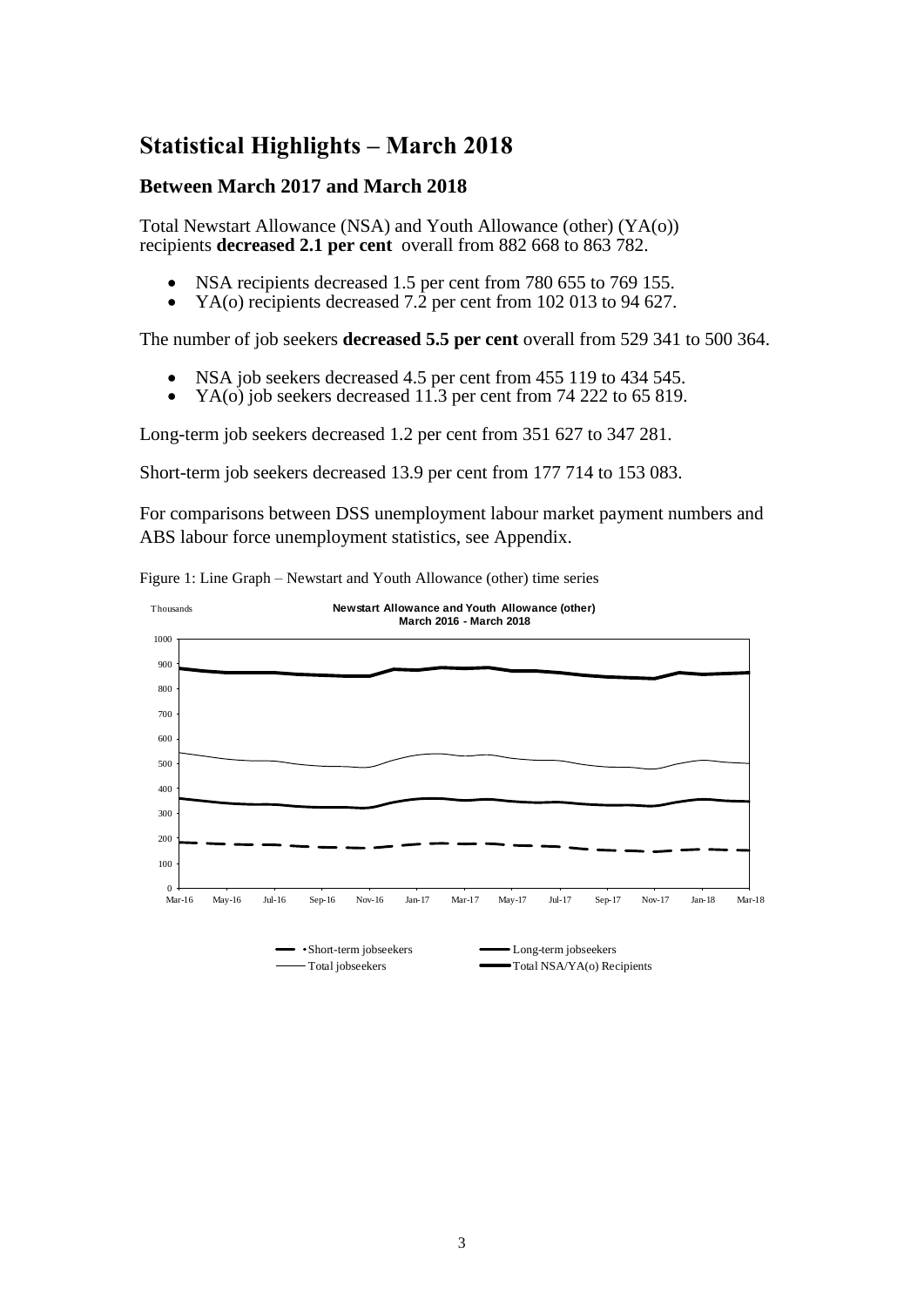| Month/Year                           | Newstart<br>Allowance<br>Long Term | Newstart<br>Allowance<br>Total | Youth<br>Allowance<br>(Other) | Youth<br>Allowance<br>(Full-time<br>Student) | Youth<br>Allowance<br>(Australian<br>Apprentice) | Partner<br>Allowance | Widow<br>Allowance   |
|--------------------------------------|------------------------------------|--------------------------------|-------------------------------|----------------------------------------------|--------------------------------------------------|----------------------|----------------------|
|                                      |                                    |                                |                               |                                              |                                                  |                      |                      |
| February 1994                        | 472,785                            | 977,796                        | $\ddot{\phantom{0}}$          |                                              | $\ddot{\phantom{a}}$                             |                      | $\ddot{\phantom{0}}$ |
| March 2016                           | 564,903                            | 781,118                        | 99,942                        | 188,688                                      | 3,881                                            | 4,343                | 19,363               |
| April 2016                           | 559,242                            | 773,675                        | 98,326                        | 208,242                                      | 3,835                                            | 4,208                | 19,047               |
| May 2016                             | 555,867                            | 768,503                        | 98,016                        | 230,821                                      | 4,194                                            | 4,104                | 18,739               |
| June 2016                            | 555,870                            | 767,908                        | 97,846                        | 229,689                                      | 4,271                                            | 4,004                | 18,472               |
| <b>July 2016</b>                     | 555,399                            | 765,756                        | 98,389                        | 210,161                                      | 4,152                                            | 3,863                | 18,067               |
| August 2016                          | 553,958                            | 762,134                        | 95,061                        | 223,367                                      | 4,050                                            | 3,732                | 17,724               |
| September 2016                       | 554,177                            | 760,972                        | 93,693                        | 222,127                                      | 4,014                                            | 3,590                | 17,437               |
| October 2016                         | 552,913                            | 758,328                        | 92,059                        | 220,497                                      | 3,889                                            | 3,470                | 17,193               |
| November 2016                        | 555,286                            | 760,719                        | 92,182                        | 196,018                                      | 3,658                                            | 3,386                | 16,994               |
| December 2016                        | 567,163                            | 775,022                        | 103,051                       | 159,729                                      | 3,467                                            | 3,280                | 16,732               |
|                                      |                                    |                                |                               |                                              |                                                  |                      |                      |
| January 2017                         | 564,484                            | 774,122                        | 99,888                        | 157,268                                      | 3,273                                            | 3,193                | 16,524               |
| February 2017                        | 568,286                            | 781,330                        | 103,380                       | 168,589                                      | 3,289                                            | 3,084                | 16,292               |
| March 2017                           | 567,955                            | 780,655                        | 102,013                       | 191,358                                      | 3,392                                            | 2,919                | 15,912               |
| April 2017                           | 572,049                            | 784,983                        | 102,435                       | 202,828                                      | 3,460                                            | 2,812                | 15,564               |
| May 2017                             | 566,057                            | 772,231                        | 99,654                        | 212,264                                      | 3,529                                            | 2,727                | 15,228               |
| June 2017                            | 567,240                            | 770,443                        | 100,215                       | 212,008                                      | 3,645                                            | 2,606                | 14,831               |
| <b>July 2017</b>                     | 567,504                            | 765,878                        | 99,104                        | 201,625                                      | 3,529                                            | 2,523                | 14,616               |
| August 2017                          | 566,746                            | 759,709                        | 95,095                        | 214,716                                      | 3,449                                            | 2,501                | 14,554               |
| September 2017                       | 568,343                            | 757,454                        | 92,465                        | 214,389                                      | 3,327                                            | 2,482                | 14,572               |
| October 2017                         | 568,257                            | 754,939                        | 90,015                        | 212,211                                      | 3,091                                            | 2,464                | 14,624               |
| November 2017                        | 568,809                            | 753,508                        | 87,972                        | 186,446                                      | 2,872                                            | 2,456                | 14,722               |
| December 2017                        | 580,426                            | 766,998                        | 97,115                        | 151,426                                      | 2,637                                            | 2,445                | 14,803               |
|                                      |                                    |                                |                               |                                              |                                                  |                      |                      |
| January 2018                         | 577,076                            | 763,677                        | 93,958                        | 148,321                                      | 2,425                                            | 2,422                | 14,778               |
| February 2018                        | 578,876                            | 766,603                        | 95,597                        | 158,226                                      | 2,321                                            | 2,349                | 14,489               |
| March 2018                           | 581,699                            | 769,155                        | 94,627                        | 175,407                                      | 2,240                                            | 2,218                | 13,891               |
|                                      |                                    |                                |                               |                                              |                                                  |                      |                      |
| Variation February 2018 - March 2018 |                                    |                                |                               |                                              |                                                  |                      |                      |
| Number                               | 2,823                              | 2,552                          | $-970$                        | 17,181                                       | $-81$                                            | $-131$               | $-598$               |
| Per cent                             | 0.5                                | 0.3                            | $-1.0$                        | 10.9                                         | $-3.5$                                           | $-5.6$               | $-4.1$               |
|                                      |                                    |                                |                               |                                              |                                                  |                      |                      |

# <span id="page-4-0"></span>**Table 1 - Labour Market Payments - Time Series**

Notes:

- Long-term Allowees have received income support for 12 months or more.

- February 1994 data is included as it represents a peak in the number of recipients.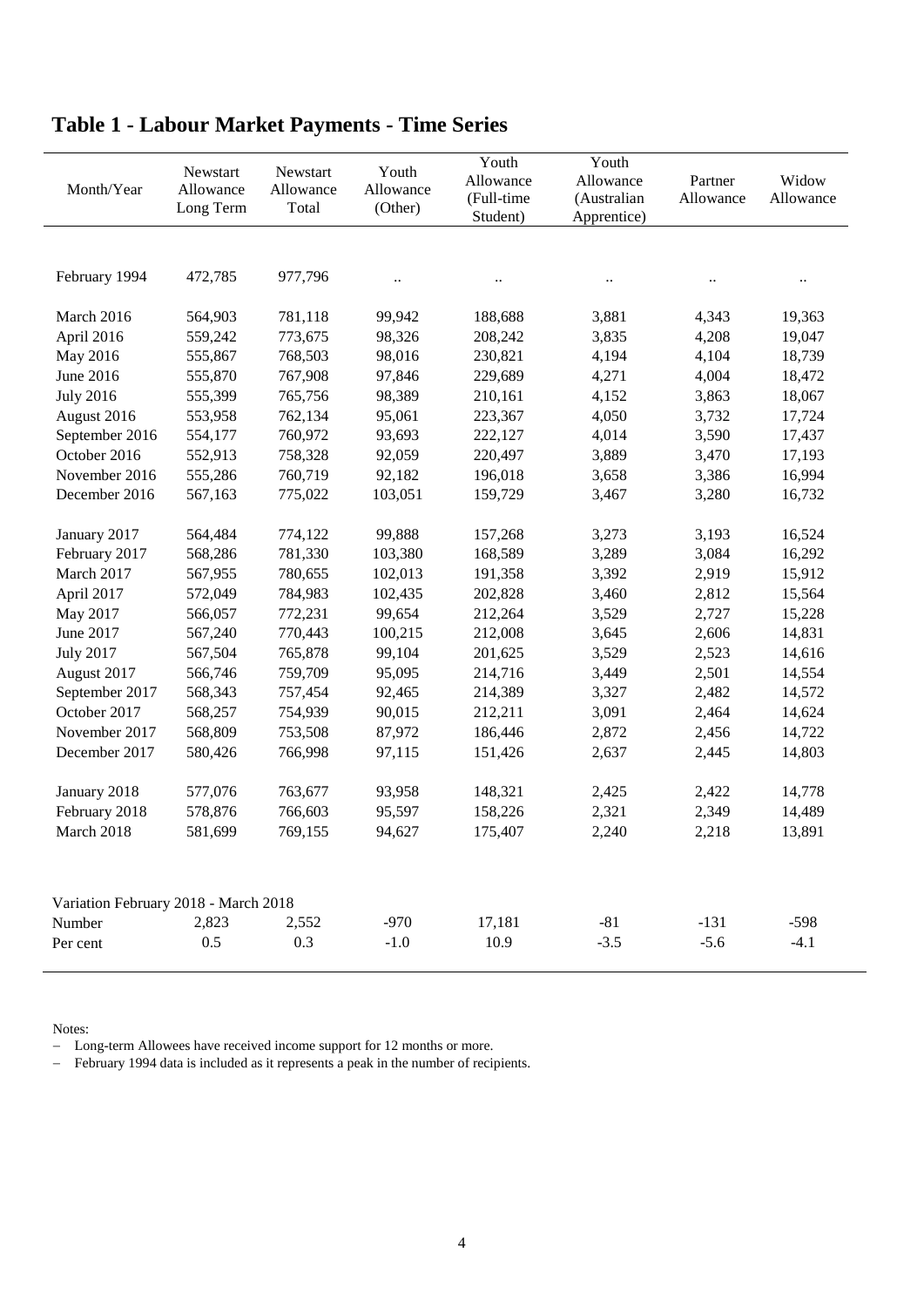|                                         | March<br>2018 | March<br>2018 | March<br>2018 | February | Variation<br>February - | Variation<br>February -<br>March per |
|-----------------------------------------|---------------|---------------|---------------|----------|-------------------------|--------------------------------------|
| Newstart Allowance                      | Persons       | Males         | Females       | 2018     | March Number            | cent                                 |
| <b>Short Term Newstart Allowees</b>     | 187,456       | 113,026       | 74,430        | 187,727  | $-271$                  | $-0.1$                               |
| Did not receive a payment (a)           | 10,797        | 5,688         | 5,109         | 9,408    | 1,389                   | 14.8                                 |
| Received a payment                      | 176,659       | 107,338       | 69,321        | 178,319  | $-1,660$                | $-0.9$                               |
| Voluntary/part-time work (b)            | 6,210         | 1,627         | 4,583         | 6,430    | $-220$                  | $-3.4$                               |
| Other activities without job search (c) | 8,030         | 4,252         | 3,778         | 8,162    | $-132$                  | $-1.6$                               |
| Incapacitated (d)                       | 23,574        | 13,603        | 9,971         | 23,558   | 16                      | 0.1                                  |
| Other/temporary exemptions (e)          | 11,891        | 6,646         | 5,245         | 11,710   | 181                     | 1.5                                  |
| Short-term NSA job seekers (f)          | 126,954       | 81,210        | 45,744        | 128,459  | $-1,505$                | $-1.2$                               |
| Short-term NSA training/education (g)   | 26,898        | 15,415        | 11,483        | 26,582   | 316                     | 1.2                                  |
| <b>Long Term Newstart Allowees</b>      | 581,699       | 272,742       | 308,957       | 578,876  | 2,823                   | 0.5                                  |
| Did not receive a payment (a)           | 24,505        | 10,238        | 14,267        | 20,450   | 4,055                   | 19.8                                 |
| Received a payment                      | 557,194       | 262,504       | 294,690       | 558,426  | $-1,232$                | $-0.2$                               |
| Voluntary/part-time work (b)            | 64,308        | 15,823        | 48,485        | 66,785   | $-2,477$                | $-3.7$                               |
| Other activities without job search (c) | 66,795        | 32,437        | 34,358        | 65,343   | 1,452                   | 2.2                                  |
| Incapacitated (d)                       | 64,003        | 31,077        | 32,926        | 62,494   | 1,509                   | 2.4                                  |
| Other/temporary exemptions (e)          | 54,497        | 24,773        | 29,724        | 54,534   | $-37$                   | $-0.1$                               |
| Long-term NSA job seekers (f)           | 307,591       | 158,394       | 149,197       | 309,270  | $-1,679$                | $-0.5$                               |
| Long-term NSA training/education (g)    | 218,221       | 107,662       | 110,559       | 214,165  | 4,056                   | 1.9                                  |
| <b>All Newstart Allowees</b>            | 769,155       | 385,768       | 383,387       | 766,603  | 2,552                   | 0.3                                  |
| Did not receive a payment (a)           | 35,302        | 15,926        | 19,376        | 29,858   | 5,444                   | 18.2                                 |
| Received a payment                      | 733,853       | 369,842       | 364,011       | 736,745  | $-2,892$                | $-0.4$                               |
| Voluntary/part-time work (b)            | 70,518        | 17,450        | 53,068        | 73,215   | $-2,697$                | $-3.7$                               |
| Other activities without job search (c) | 74,825        | 36,689        | 38,136        | 73,505   | 1,320                   | 1.8                                  |
| Incapacitated (d)                       | 87,577        | 44,680        | 42,897        | 86,052   | 1,525                   | 1.8                                  |
| Other/temporary exemptions (e)          | 66,388        | 31,419        | 34,969        | 66,244   | 144                     | 0.2                                  |
| All NSA job seekers (f)                 | 434,545       | 239,604       | 194,941       | 437,729  | $-3,184$                | $-0.7$                               |
| All NSA training/education (g)          | 245,119       | 123,077       | 122,042       | 240,747  | 4,372                   | 1.8                                  |

### <span id="page-5-0"></span>**Table 2 - Newstart Allowees - Derivation of the Job Seeker Population**

(a) Allowees who did not receive a payment due to their own income and/or that of their partner or parents, where applicable. This group is often referred to as zero-paid.

(b) Allowees who are not required to seek work because they are undertaking approved full-time voluntary work or a combination of voluntary and part-time work.

(c) Allowees who are undertaking one or more other activities (which may include training or education) but not job search. This includes allowees undertaking self-employment development.

(d) Allowees who are temporarily ill or incapacitated.

(e) Includes allowees who are known not to have participation requirements and allowees participating in Disability Management Services.

(f) Allowees who received a payment and generally are required to search for work. These allowees are classified as job seekers and form the basis of the population group in Tables 4 - 7.

(g) All allowees who are undertaking training or education which may be in conjunction with job search and/or other activities. This category is a subset of all allowees who received a payment.

Notes:

Long-term allowees have received income support for 12 months or more.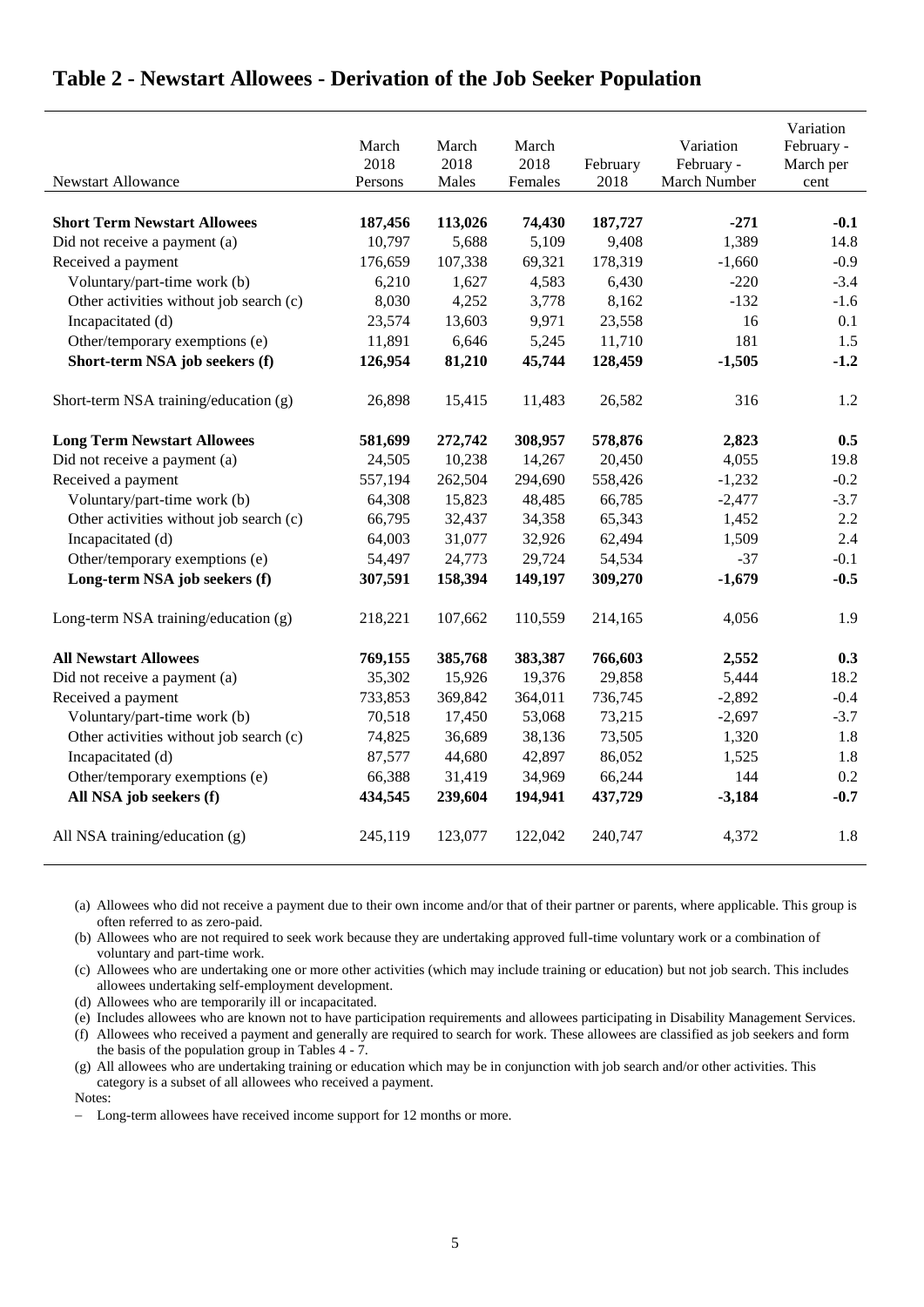|                                              | March<br>2018 | March<br>2018 | March<br>2018 | February | Variation<br>February -<br>March | Variation<br>February -<br>March per |
|----------------------------------------------|---------------|---------------|---------------|----------|----------------------------------|--------------------------------------|
| Youth Allowance (other)                      | Persons       | Males         | Females       | 2018     | Number                           | cent                                 |
| <b>Short Term Youth Allowees</b>             | 39,687        | 21,217        | 18,470        | 39,933   | $-246$                           | $-0.6$                               |
| Did not receive a payment (a)                | 1,115         | 518           | 597           | 1,044    | 71                               | 6.8                                  |
| Received a payment                           | 38,572        | 20,699        | 17,873        | 38,889   | $-317$                           | $-0.8$                               |
| Other activities without job search (b)      | 9,268         | 5,186         | 4,082         | 8,978    | 290                              | 3.2                                  |
| Incapacitated (c)                            | 1,675         | 828           | 847           | 1,638    | 37                               | 2.3                                  |
| Other/temporary exemptions (d)               | 1,500         | 724           | 776           | 1,524    | $-24$                            | $-1.6$                               |
| Short-term YA (other) job seekers (e)        | 26,129        | 13,961        | 12,168        | 26,749   | $-620$                           | $-2.3$                               |
| Short-term YA (other) training/education (f) | 12,824        | 6,916         | 5,908         | 12,511   | 313                              | 2.5                                  |
| <b>Long Term Youth Allowees</b>              | 54,940        | 26,719        | 28,221        | 55,664   | $-724$                           | $-1.3$                               |
| Did not receive a payment (a)                | 1,811         | 756           | 1,055         | 1,727    | 84                               | 4.9                                  |
| Received a payment                           | 53,129        | 25,963        | 27,166        | 53,937   | $-808$                           | $-1.5$                               |
| Other activities without job search (b)      | 8,155         | 4,206         | 3,949         | 8,043    | 112                              | 1.4                                  |
| Incapacitated (c)                            | 2,785         | 1,196         | 1,589         | 2,677    | 108                              | 4.0                                  |
| Other/temporary exemptions (d)               | 2,499         | 1,044         | 1,455         | 2,488    | 11                               | $0.4\,$                              |
| Long-term YA (other) job seekers (e)         | 39,690        | 19,517        | 20,173        | 40,729   | $-1,039$                         | $-2.6$                               |
| Long-term YA (other) training/education (f)  | 25,815        | 12,670        | 13,145        | 25,303   | 512                              | 2.0                                  |
| <b>All Youth Allowees</b>                    | 94,627        | 47,936        | 46,691        | 95,597   | $-970$                           | $-1.0$                               |
| Did not receive a payment (a)                | 2,926         | 1,274         | 1,652         | 2,771    | 155                              | 5.6                                  |
| Received a payment                           | 91,701        | 46,662        | 45,039        | 92,826   | $-1,125$                         | $-1.2$                               |
| Other activities without job search (b)      | 17,423        | 9,392         | 8,031         | 17,021   | 402                              | 2.4                                  |
| Incapacitated (c)                            | 4,460         | 2,024         | 2,436         | 4,315    | 145                              | 3.4                                  |
| Other/temporary exemptions (d)               | 3,999         | 1,768         | 2,231         | 4,012    | $-13$                            | $-0.3$                               |
| All YA (other) job seekers (e)               | 65,819        | 33,478        | 32,341        | 67,478   | $-1,659$                         | $-2.5$                               |
| All YA (other) training/education (f)        | 38,639        | 19,586        | 19,053        | 37,814   | 825                              | 2.2                                  |

#### <span id="page-6-0"></span>**Table 3 - Youth Allowees (Other) - Derivation of the Job Seeker Population**

(a) Allowees who did not receive a payment due to their own income and/or that of their partner or parents, where applicable. This group is often referred to as zero-paid.

(b) Allowees who are undertaking one or more other activities (which may include training or education) but not job search. This includes allowees undertaking self-employment development.

(c) Allowees who are temporarily ill or incapacitated.

(d) Includes allowees who are known not to have participation requirements and allowees participating in Disability Management Services.

(e) Allowees who received a payment and generally are required to search for work. These allowees are classified as job seekers and form the basis of the population group in Tables 4 - 7.

(f) All allowees who are undertaking training or education which may be in conjunction with job search and/or other activities. This category is a subset of all allowees who received a payment.

Notes:

- Long-term allowees have received income support for 12 months or more.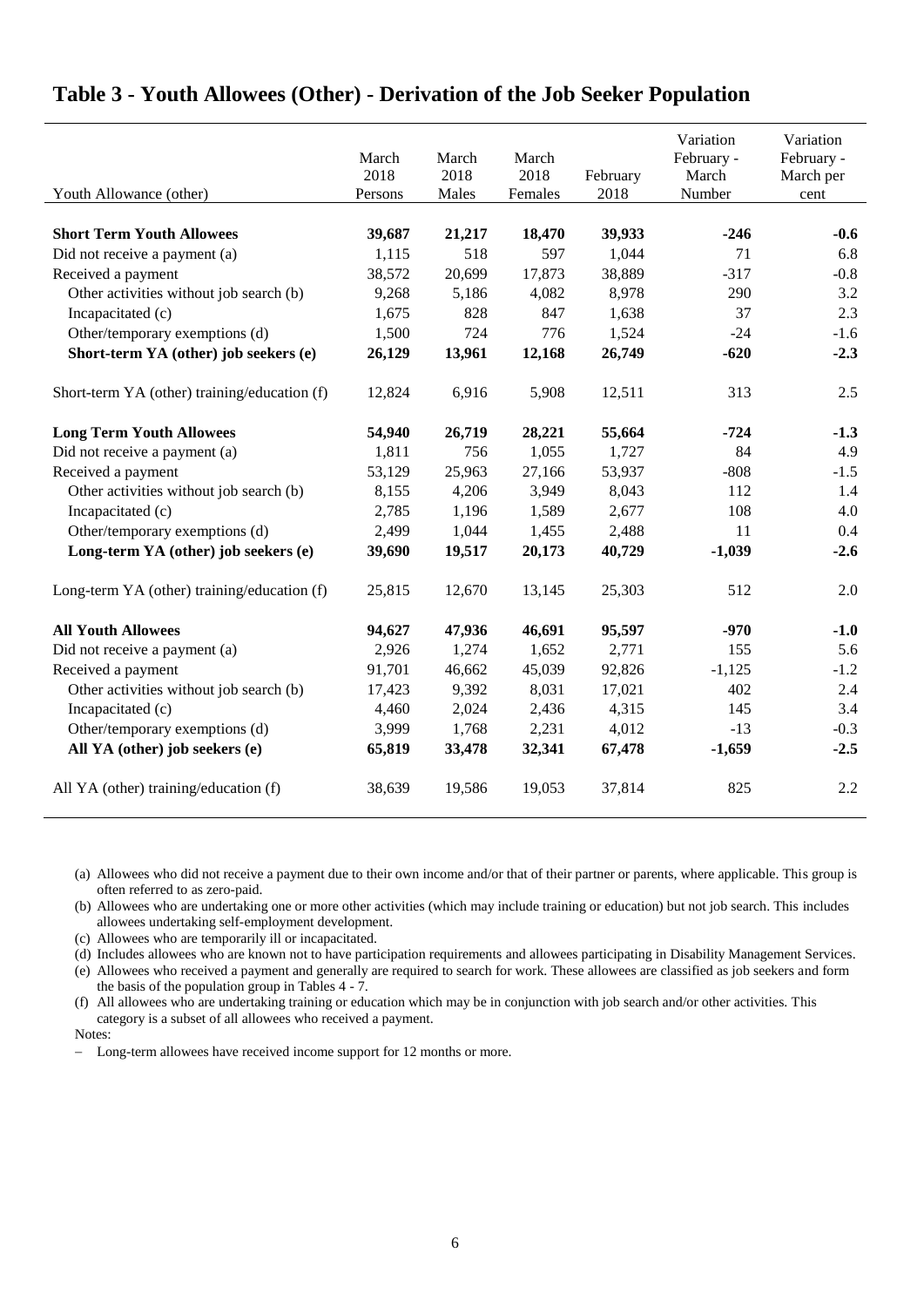| Month/Year                           | Short-term | Long-term | <b>Total</b> |
|--------------------------------------|------------|-----------|--------------|
|                                      |            |           |              |
| March 2016                           | 183,539    | 359,248   | 542,787      |
| April 2016                           | 180,450    | 349,643   | 530,093      |
| May 2016                             | 176,929    | 340,813   | 517,742      |
| June 2016                            | 174,937    | 336,308   | 511,245      |
| <b>July 2016</b>                     | 174,234    | 335,579   | 509,813      |
| August 2016                          | 169,184    | 328,317   | 497,501      |
| September 2016                       | 165,330    | 324,731   | 490,061      |
| October 2016                         | 163,550    | 324,613   | 488,163      |
| November 2016                        | 162,460    | 323,423   | 485,883      |
| December 2016                        | 169,305    | 343,710   | 513,015      |
| January 2017                         | 176,480    | 356,794   | 533,274      |
| February 2017                        | 179,788    | 358,438   | 538,226      |
| March 2017                           | 177,714    | 351,627   | 529,341      |
| April 2017                           | 178,802    | 355,618   | 534,420      |
| May 2017                             | 172,901    | 347,883   | 520,784      |
| June 2017                            | 170,140    | 343,210   | 513,350      |
| <b>July 2017</b>                     | 166,882    | 344,446   | 511,328      |
| August 2017                          | 158,795    | 337,406   | 496,201      |
| September 2017                       | 153,749    | 333,186   | 486,935      |
| October 2017                         | 151,799    | 333,251   | 485,050      |
| November 2017                        | 148,600    | 330,217   | 478,817      |
| December 2017                        | 153,747    | 345,642   | 499,389      |
| January 2018                         | 157,124    | 355,615   | 512,739      |
| February 2018                        | 155,208    | 349,999   | 505,207      |
| March 2018                           | 153,083    | 347,281   | 500,364      |
| Variation February 2018 - March 2018 |            |           |              |
| Number                               | $-2,125$   | $-2,718$  | $-4,843$     |
| Per cent                             | $-1.4$     | $-0.8$    | $-1.0$       |

# <span id="page-7-0"></span>**Table 4 - Job Seekers Receiving Newstart Allowance and Youth Allowance (Other) Time Series**

Notes:

- Long-term job seekers have received income support for 12 months or more.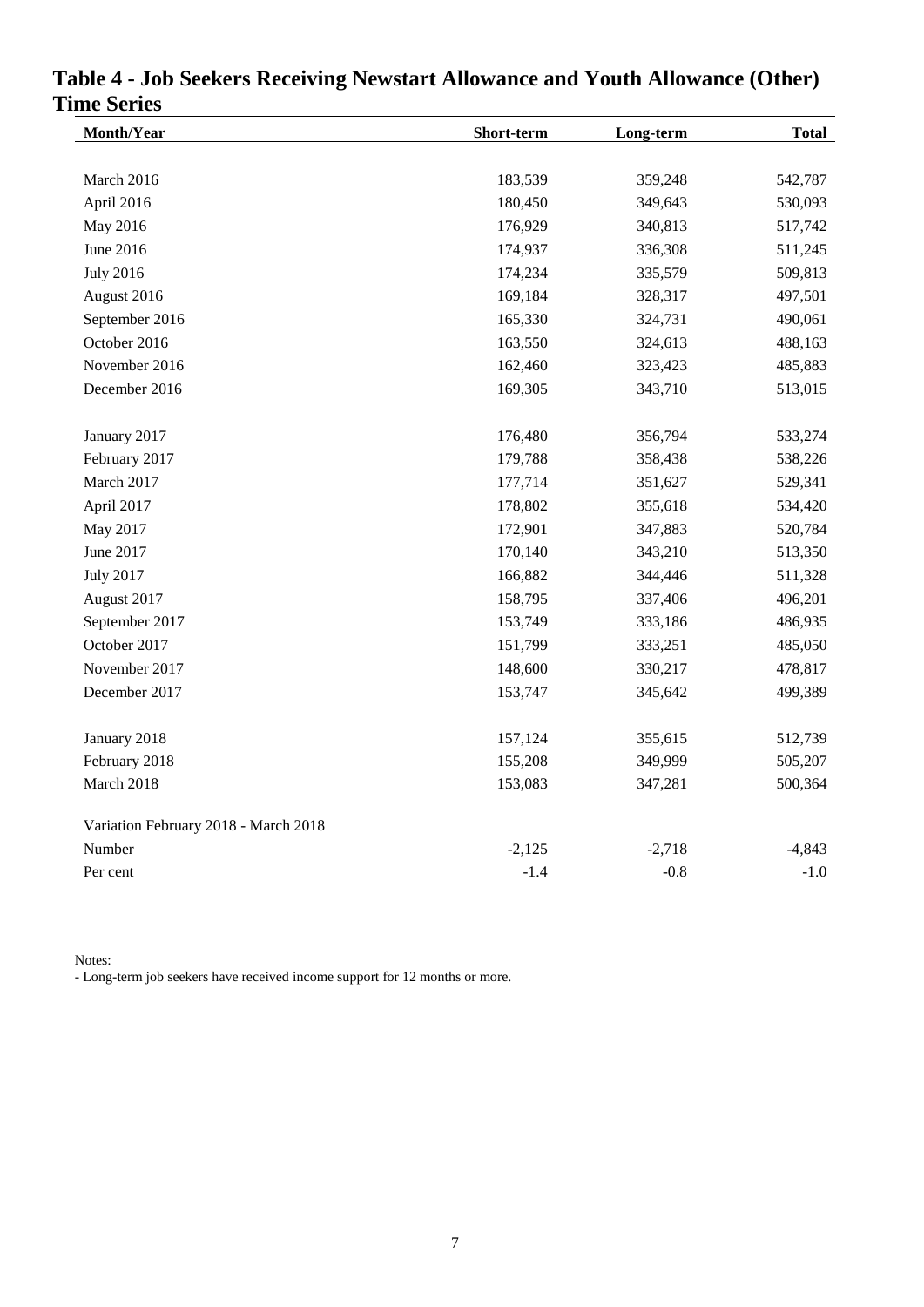|                                     |               |            | Variation | Variation |
|-------------------------------------|---------------|------------|-----------|-----------|
| State                               | February 2018 | March 2018 | Number    | Per cent  |
|                                     |               |            |           |           |
| <b>Short-Term Job Seekers</b>       |               |            |           |           |
| New South Wales                     | 39,272        | 38,802     | $-470$    | $-1.2$    |
| Victoria                            | 33,673        | 32,802     | $-871$    | $-2.6$    |
| Queensland                          | 38,996        | 38,871     | $-125$    | $-0.3$    |
| South Australia                     | 11,666        | 11,437     | $-229$    | $-2.0$    |
| Western Australia                   | 22,123        | 21,753     | $-370$    | $-1.7$    |
| Tasmania                            | 4,029         | 3,891      | $-138$    | $-3.4$    |
| Northern Territory                  | 3,910         | 4,047      | 137       | 3.5       |
| <b>Australian Capital Territory</b> | 1,539         | 1,480      | $-59$     | $-3.8$    |
| <b>Australia</b>                    | 155,208       | 153,083    | $-2,125$  | $-1.4$    |
| <b>Long-Term Job Seekers</b>        |               |            |           |           |
| <b>New South Wales</b>              | 90,248        | 89,488     | $-760$    | $-0.8$    |
| Victoria                            | 73,328        | 72,000     | $-1,328$  | $-1.8$    |
| Queensland                          | 81,613        | 81,047     | $-566$    | $-0.7$    |
| South Australia                     | 30,113        | 29,565     | $-548$    | $-1.8$    |
| Western Australia                   | 49,585        | 50,157     | 572       | 1.2       |
| Tasmania                            | 12,116        | 11,950     | $-166$    | $-1.4$    |
| Northern Territory                  | 10,198        | 10,331     | 133       | 1.3       |
| <b>Australian Capital Territory</b> | 2,798         | 2,743      | $-55$     | $-2.0$    |
| <b>Australia</b>                    | 349,999       | 347,281    | $-2,718$  | $-0.8$    |
| <b>Total Job seekers</b>            |               |            |           |           |
| New South Wales                     | 129,520       | 128,290    | $-1,230$  | $-0.9$    |
| Victoria                            | 107,001       | 104,802    | $-2,199$  | $-2.1$    |
| Queensland                          | 120,609       | 119,918    | $-691$    | $-0.6$    |
| South Australia                     | 41,779        | 41,002     | $-777$    | $-1.9$    |
| Western Australia                   | 71,708        | 71,910     | 202       | 0.3       |
| Tasmania                            | 16,145        | 15,841     | $-304$    | $-1.9$    |
| Northern Territory                  | 14,108        | 14,378     | 270       | 1.9       |
| <b>Australian Capital Territory</b> | 4,337         | 4,223      | $-114$    | $-2.6$    |
| <b>Australia</b>                    | 505,207       | 500,364    | $-4,843$  | $-1.0$    |

# <span id="page-8-0"></span>**Table 5 - Job Seekers Receiving Newstart Allowance and Youth Allowance (Other) By State**

Notes:

Long-term job seekers have received income support for 12 months or more.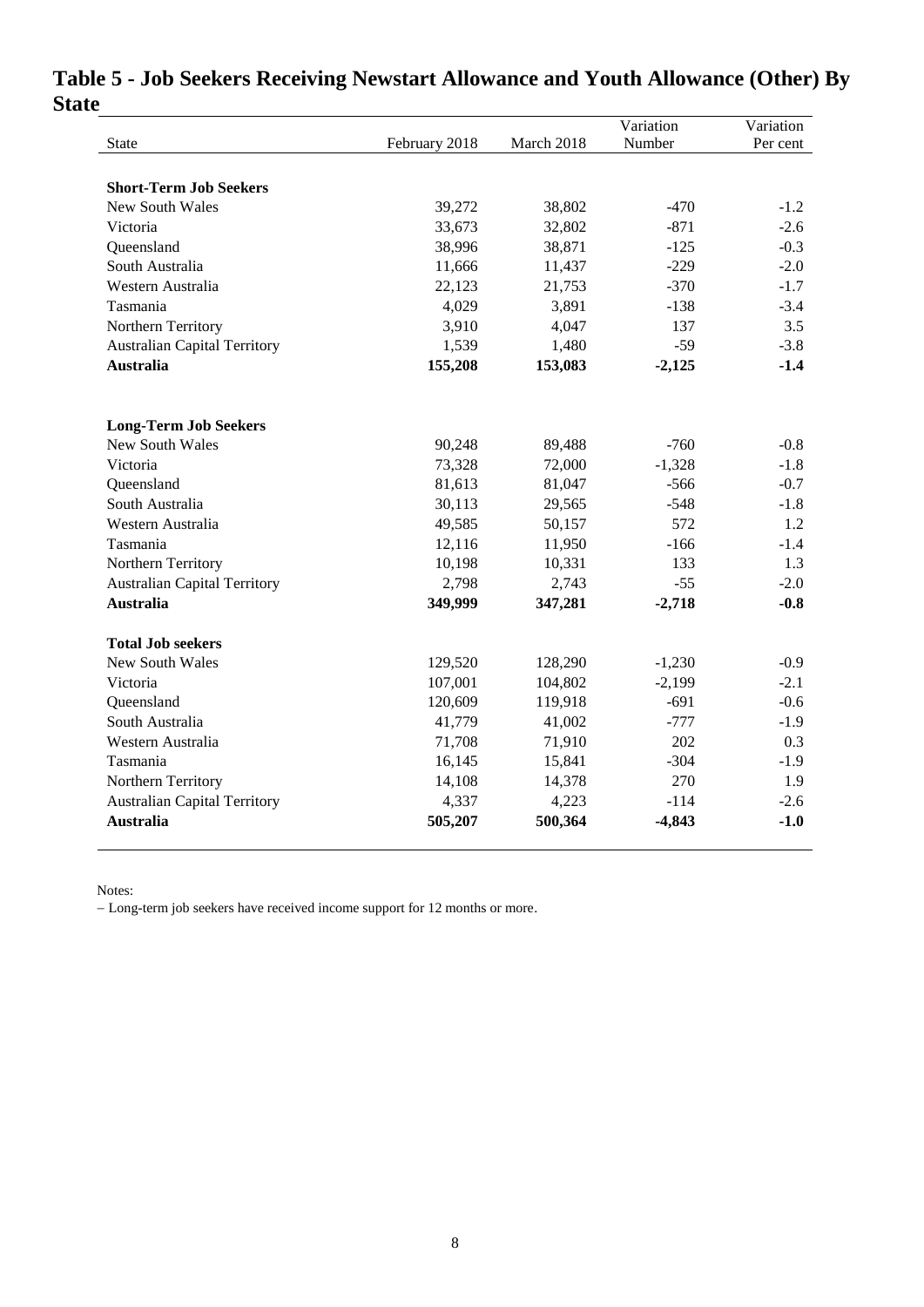| <b>Males</b><br>Less than 18 years<br>18 - 20 years<br>21 - 24 years<br>25 - 29 years | 2,203   |       |         |       |         |       |
|---------------------------------------------------------------------------------------|---------|-------|---------|-------|---------|-------|
|                                                                                       |         |       |         |       |         |       |
|                                                                                       |         |       |         |       |         |       |
|                                                                                       |         | 2.3   | 565     | 0.3   | 2,768   | 1.0   |
|                                                                                       | 9,576   | 10.1  | 13,223  | 7.4   | 22,799  | 8.3   |
|                                                                                       | 13,287  | 14.0  | 23,905  | 13.4  | 37,192  | 13.6  |
|                                                                                       | 14,505  | 15.2  | 23,924  | 13.4  | 38,429  | 14.1  |
| 30 - 39 years                                                                         | 21,773  | 22.9  | 39,265  | 22.1  | 61,038  | 22.4  |
| 40 - 49 years                                                                         | 16,594  | 17.4  | 35,761  | 20.1  | 52,355  | 19.2  |
| 50 - 59 years                                                                         | 11,785  | 12.4  | 27,191  | 15.3  | 38,976  | 14.3  |
| 60 years and over                                                                     | 5,448   | 5.7   | 14,077  | 7.9   | 19,525  | 7.1   |
| <b>Total</b>                                                                          | 95,171  | 100.0 | 177,911 | 100.0 | 273,082 | 100.0 |
|                                                                                       |         |       |         |       |         |       |
| <b>Females</b>                                                                        |         |       |         |       |         |       |
| Less than 18 years                                                                    | 2,280   | 3.9   | 754     | 0.4   | 3,034   | 1.3   |
| 18 - 20 years                                                                         | 8,516   | 14.7  | 14,147  | 8.4   | 22,663  | 10.0  |
| 21 - 24 years                                                                         | 8,050   | 13.9  | 18,906  | 11.2  | 26,956  | 11.9  |
| 25 - 29 years                                                                         | 6,576   | 11.4  | 15,251  | 9.0   | 21,827  | 9.6   |
| 30 - 39 years                                                                         | 8,529   | 14.7  | 32,096  | 19.0  | 40,625  | 17.9  |
| 40 - 49 years                                                                         | 9,886   | 17.1  | 44,245  | 26.1  | 54,131  | 23.8  |
| 50 - 59 years                                                                         | 9,580   | 16.5  | 31,214  | 18.4  | 40,794  | 17.9  |
| 60 years and over                                                                     | 4,495   | 7.8   | 12,757  | 7.5   | 17,252  | 7.6   |
| <b>Total</b>                                                                          | 57,912  | 100.0 | 169,370 | 100.0 | 227,282 | 100.0 |
| <b>Persons</b>                                                                        |         |       |         |       |         |       |
| Less than 18 years                                                                    | 4,483   | 2.9   | 1,319   | 0.4   | 5,802   | 1.2   |
| 18 - 20 years                                                                         | 18,092  | 11.8  | 27,370  | 7.9   | 45,462  | 9.1   |
| 21 - 24 years                                                                         | 21,337  | 13.9  | 42,811  | 12.3  | 64,148  | 12.8  |
| 25 - 29 years                                                                         | 21,081  | 13.8  | 39,175  | 11.3  | 60,256  | 12.0  |
| 30 - 39 years                                                                         | 30,302  | 19.8  | 71,361  | 20.5  | 101,663 | 20.3  |
| 40 - 49 years                                                                         | 26,480  | 17.3  | 80,006  | 23.0  | 106,486 | 21.3  |
| 50 - 59 years                                                                         | 21,365  | 14.0  | 58,405  | 16.8  | 79,770  | 15.9  |
| 60 years and over                                                                     | 9,943   | 6.5   | 26,834  | 7.7   | 36,777  | 7.4   |
| <b>Total</b>                                                                          | 153,083 | 100.0 | 347,281 | 100.0 | 500,364 | 100.0 |

# <span id="page-9-0"></span>**Table 6 - Job Seekers Receiving Newstart Allowance and Youth Allowance (Other) By Age and Gender**

Notes:

Long-term job seekers have received income support for 12 months or more.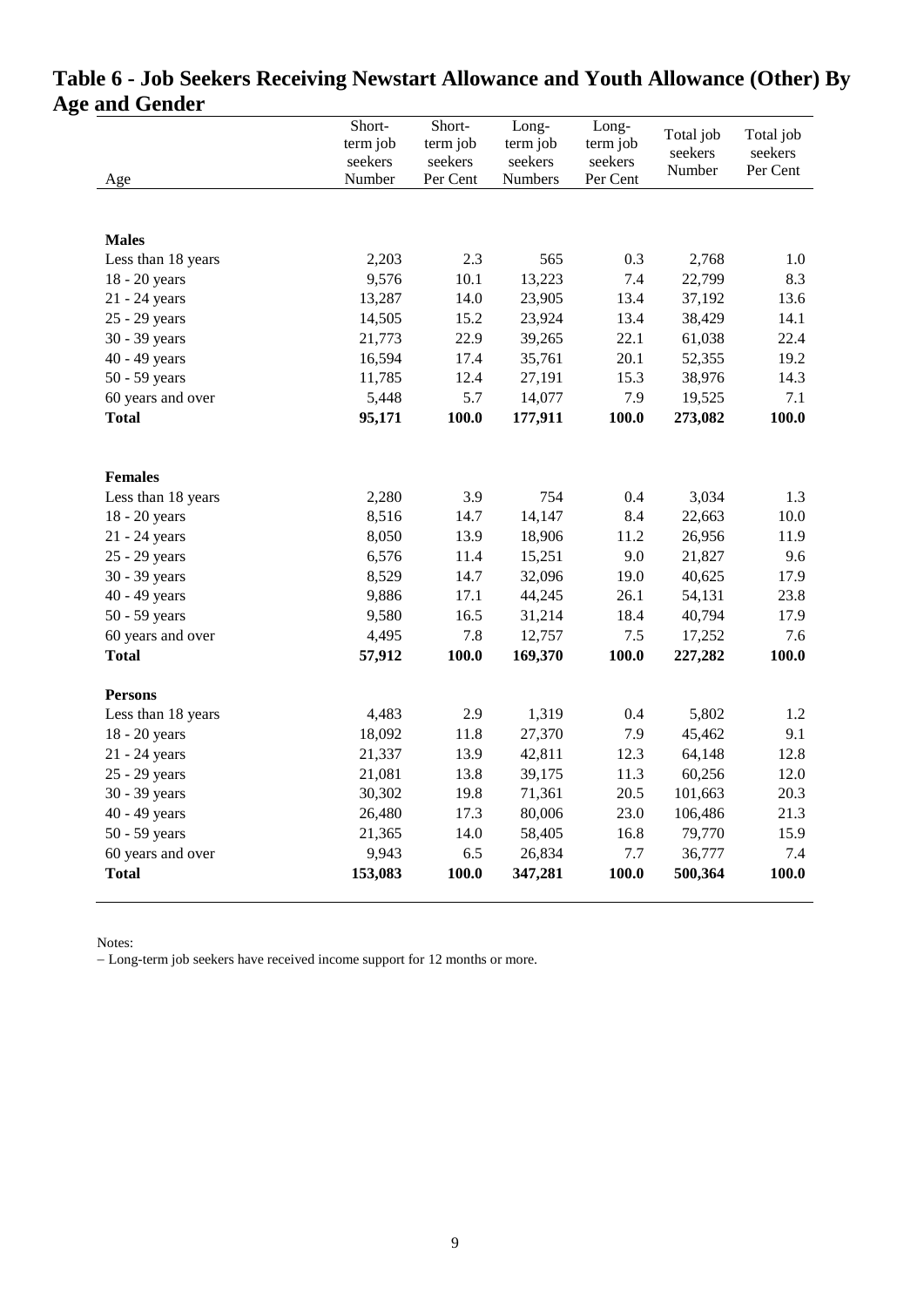|                                     |               | March 2018 | Variation |
|-------------------------------------|---------------|------------|-----------|
| <b>State by SA3</b>                 | February 2018 |            | $\%$      |
|                                     |               |            |           |
| <b>Australian Capital Territory</b> |               |            |           |
| <b>Belconnen</b>                    | 1,253         | 1,239      | $-1.1%$   |
| Cotter - Namadgi                    | 63            | 62         | $-1.6%$   |
| Fyshwick - Pialligo - Hume          | 76            | 77         | 1.3%      |
| Gungahlin                           | 612           | 599        | $-2.1\%$  |
| North Canberra                      | 676           | 643        | $-4.9\%$  |
| South Canberra                      | 234           | 226        | $-3.4\%$  |
| Tuggeranong                         | 885           | 868        | $-1.9\%$  |
| <b>Weston Creek</b>                 | 218           | 218        | $0.0\%$   |
| Woden                               | 305           | 282        | $-7.5\%$  |

# <span id="page-10-0"></span>**Table 7a – Australian Capital Territory Job Seekers Receiving Newstart Allowance and Youth Allowance (Other) By Statistical Area Level 3 (SA3)**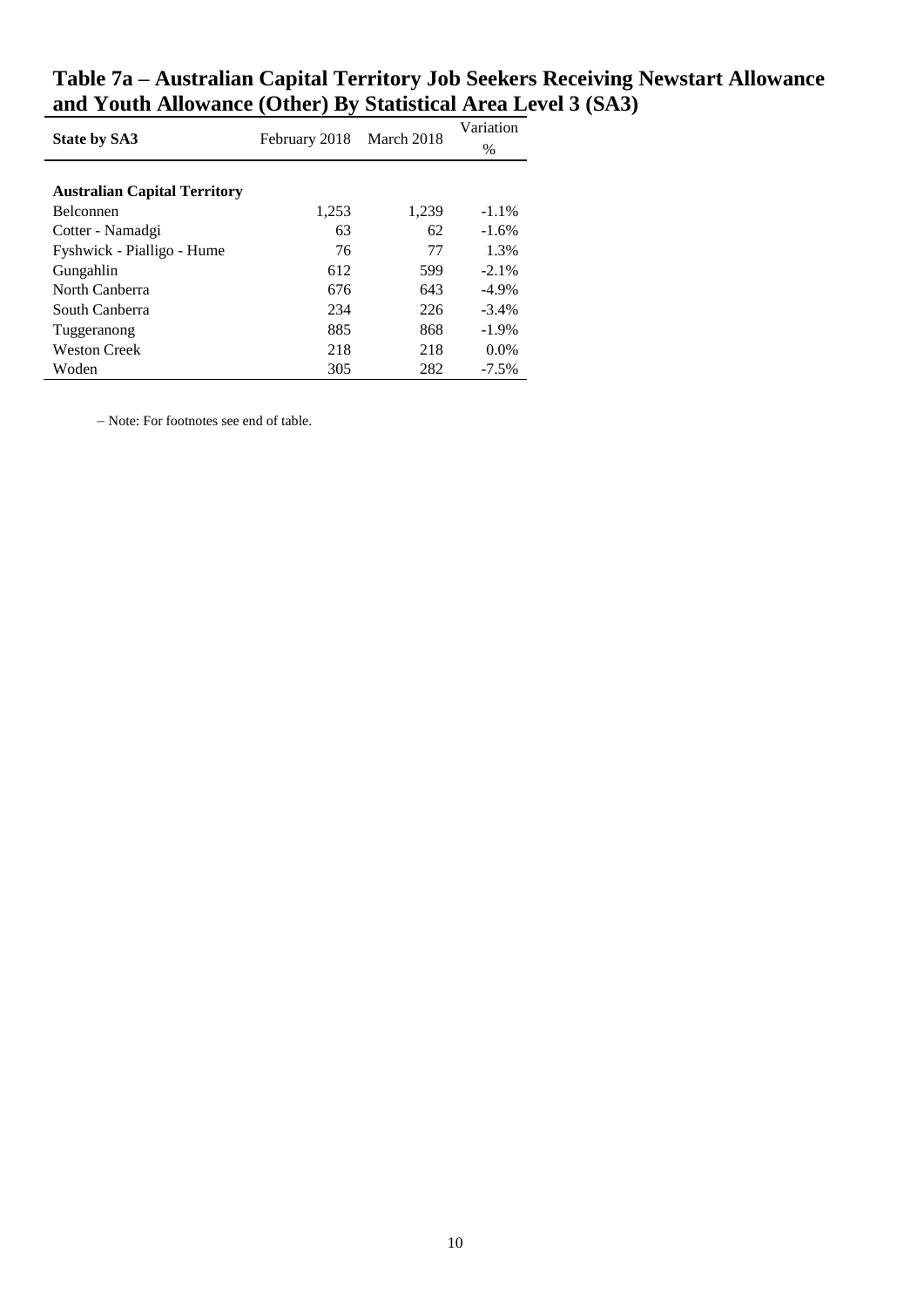| <b>State by SA3</b>            | Feb<br>2018 | Mar<br>18        | Var.<br>$\%$ | <b>State by SA3</b>                    | Feb<br>2018 | Mar<br>18 | Var.<br>$\%$ |
|--------------------------------|-------------|------------------|--------------|----------------------------------------|-------------|-----------|--------------|
|                                |             |                  |              |                                        |             |           |              |
| <b>New South Wales</b>         |             |                  |              | <b>New South Wales continued</b>       |             |           |              |
| Albury                         | 1,754       | 1,762            | 0.5%         | Lithgow - Mudgee                       | 1,327       | 1,316     | $-0.8%$      |
| Armidale                       | 1,212       | 1,160            | $-4.3%$      | Liverpool                              | 2,175       | 2,170     | $-0.2%$      |
| Auburn                         | 1,285       | 1,301            | 1.2%         | Lord Howe Island                       | $<$ 5       | $<$ 5     | n/a          |
| Bankstown                      | 3,045       | 2,973            | $-2.4%$      | Lower Hunter                           | 2,586       | 2,533     | $-2.0%$      |
| <b>Bathurst</b>                | 980         | 978              | $-0.2%$      | Lower Murray                           | 398         | 392       | $-1.5%$      |
| <b>Baulkham Hills</b>          | 612         | 613              | 0.2%         | Maitland                               | 1,699       | 1,712     | 0.8%         |
| Blacktown                      | 2,363       | 2,407            | 1.9%         | Manly                                  | 163         | 154       | $-5.5%$      |
| <b>Blacktown - North</b>       | 795         | 800              | 0.6%         | Marrickville - Sydenham -<br>Petersham | 939         | 914       | $-2.7%$      |
| <b>Blue Mountains</b>          | 983         | 983              | 0.0%         | Merrylands - Guildford                 | 3,315       | 3,283     | $-1.0%$      |
| <b>Blue Mountains - South</b>  | $<$ 5       | $\boldsymbol{0}$ | n/a          | Moree - Narrabri                       | 1,105       | 1,109     | 0.4%         |
| <b>Botany</b>                  | 566         | 581              | 2.7%         | Mount Druitt                           | 2,896       | 2,997     | 3.5%         |
| Bourke - Cobar - Coonamble     | 1,521       | 1,499            | $-1.4%$      | Newcastle                              | 4,169       | 4,061     | $-2.6%$      |
| Bringelly - Green Valley       | 1,700       | 1,657            | $-2.5%$      | North Sydney - Mosman                  | 331         | 332       | 0.3%         |
| Broken Hill and Far West       | 930         | 919              | $-1.2%$      | Orange                                 | 1,204       | 1,188     | $-1.3%$      |
| Camden                         | 501         | 492              | $-1.8%$      | Parramatta                             | 1,719       | 1,722     | 0.2%         |
| Campbelltown (NSW)             | 3,231       | 3,209            | $-0.7%$      | Pennant Hills - Epping                 | 228         | 224       | $-1.8%$      |
| Canada Bay                     | 457         | 447              | $-2.2%$      | Penrith                                | 2,078       | 2,073     | $-0.2%$      |
| Canterbury                     | 2,327       | 2,340            | 0.6%         | Pittwater                              | 204         | 210       | 2.9%         |
| Carlingford                    | 734         | 774              | 5.4%         | Port Macquarie                         | 1,945       | 1,903     | $-2.2%$      |
| Chatswood - Lane Cove          | 469         | 464              | $-1.1%$      | Port Stephens                          | 1,702       | 1,685     | $-1.0%$      |
| <b>Clarence Valley</b>         | 1,425       | 1,446            | 1.5%         | Queanbeyan                             | 620         | 621       | 0.2%         |
| Coffs Harbour                  | 2,362       | 2,381            | 0.8%         | Richmond - Windsor                     | 582         | 578       | $-0.7%$      |
| Cronulla - Miranda - Caringbah | 635         | 627              | $-1.3%$      | Richmond Valley - Coastal              | 2,427       | 2,374     | $-2.2%$      |
| Dapto - Port Kembla            | 1,772       | 1,718            | $-3.0\%$     | Richmond Valley - Hinterland           | 2,881       | 2,798     | $-2.9%$      |
| Dubbo                          | 2,493       | 2,478            | $-0.6%$      | Rouse Hill - McGraths Hill             | 158         | 171       | 8.2%         |
| Dural - Wisemans Ferry         | 111         | 113              | 1.8%         | Ryde - Hunters Hill                    | 822         | 780       | $-5.1%$      |
| Eastern Suburbs - North        | 625         | 605              | $-3.2%$      | Shoalhaven                             | 2,353       | 2,301     | $-2.2%$      |
| Eastern Suburbs - South        | 1,071       | 1,051            | $-1.9\%$     | <b>Snowy Mountains</b>                 | 412         | 408       | $-1.0\%$     |
| Fairfield                      | 5,435       | 5,438            | 0.1%         | South Coast                            | 1,767       | 1,762     | $-0.3%$      |
| Gosford                        | 2,879       | 2,849            | $-1.0%$      | Southern Highlands                     | 339         | 339       | 0.0%         |
| Goulburn - Yass                | 1,344       | 1,335            | $-0.7%$      | St Marys                               | 1,270       | 1,253     | $-1.3%$      |
| <b>Great Lakes</b>             | 881         | 859              | $-2.5%$      | Strathfield - Burwood -<br>Ashfield    | 1,534       | 1,516     | $-1.2%$      |
| Griffith - Murrumbidgee (West) | 1,012       | 1,003            | $-0.9%$      | Sutherland - Menai - Heathcote         | 600         | 584       | $-2.7%$      |
| Hawkesbury                     | 189         | 195              | 3.2%         | Sydney Inner City                      | 2,726       | 2,726     | 0.0%         |
| Hornsby                        | 502         | 520              | 3.6%         | Tamworth - Gunnedah                    | 2,688       | 2,713     | 0.9%         |
| Hurstville                     | 1,391       | 1,355            | $-2.6%$      | Taree - Gloucester                     | 1,937       | 1,901     | $-1.9%$      |
| Illawarra Catchment Reserve    | $< 5$       | $< 5$            | n/a          | Tumut - Tumbarumba                     | 318         | 319       | 0.3%         |
| Inverell - Tenterfield         | 1,640       | 1,586            | $-3.3%$      | <b>Tweed Valley</b>                    | 2,467       | 2,401     | $-2.7%$      |
| Kempsey - Nambucca             | 1,755       | 1,781            | 1.5%         | <b>Upper Hunter</b>                    | 808         | 787       | $-2.6%$      |
| Kiama - Shellharbour           | 1,444       | 1,426            | $-1.2%$      | Upper Murray exc. Albury               | 962         | 931       | $-3.2%$      |
| Kogarah - Rockdale             | 1,288       | 1,265            | $-1.8%$      | Wagga Wagga                            | 2,011       | 2,036     | 1.2%         |
| Ku-ring-gai                    | 293         | 303              | 3.4%         | Warringah                              | 734         | 749       | 2.0%         |
| Lachlan Valley                 | 1,713       | 1,697            | $-0.9%$      | Wollondilly                            | 426         | 415       | $-2.6%$      |
| Lake Macquarie - East          | 2,173       | 2,169            | $-0.2%$      | Wollongong                             | 2,170       | 2,135     | $-1.6%$      |
| Lake Macquarie - West          | 1,610       | 1,602            | $-0.5%$      | Wyong                                  | 3,902       | 3,906     | 0.1%         |
| Leichhardt                     | 504         | 498              | $-1.2%$      |                                        |             |           |              |

# **Table 7b – New South Wales Job Seekers Receiving Newstart Allowance and Youth Allowance (Other) By SA3**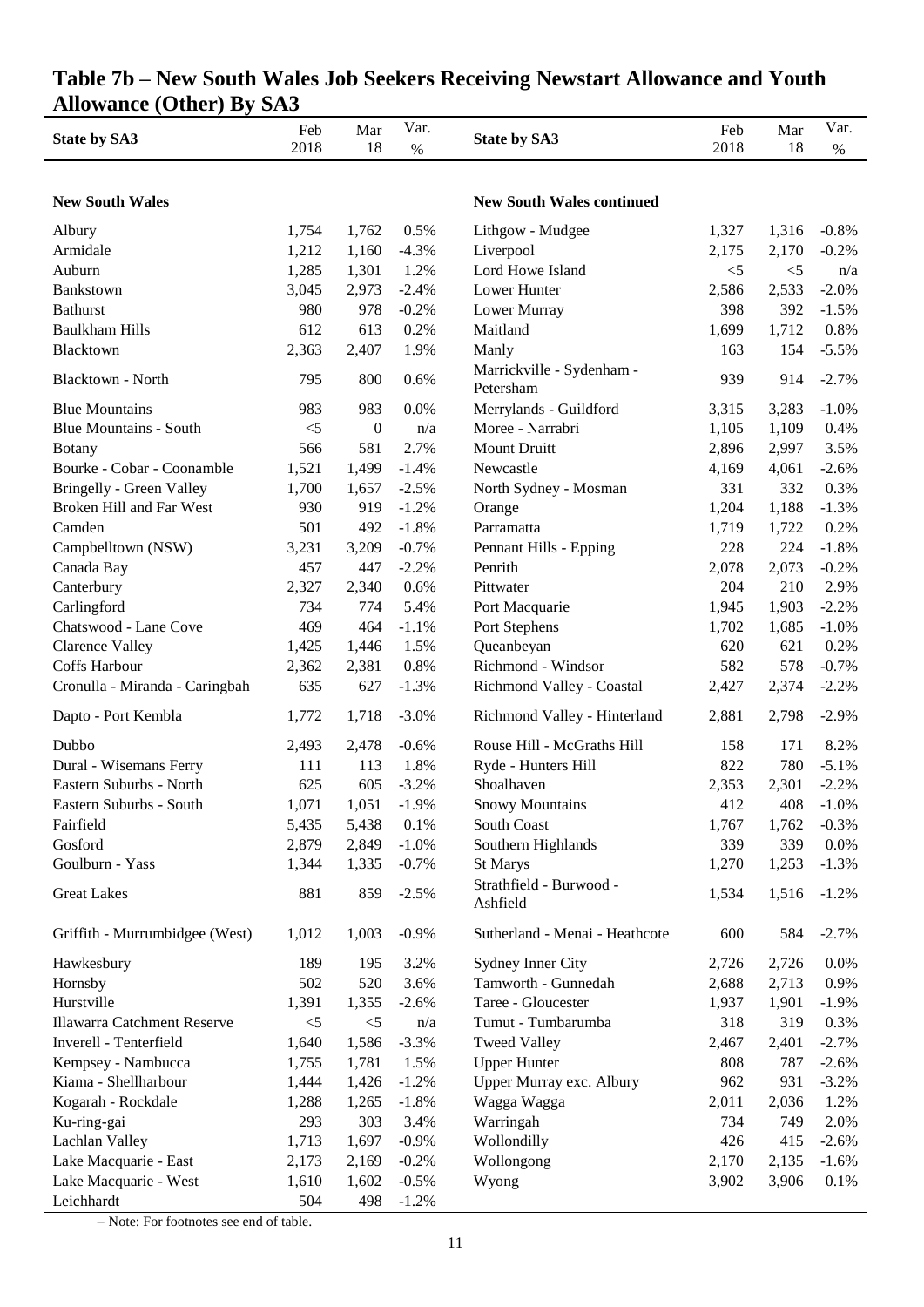| <b>State by SA3</b>       | February 2018 | March 2018 | Variation |
|---------------------------|---------------|------------|-----------|
|                           |               |            | $\%$      |
|                           |               |            |           |
| <b>Northern Territory</b> |               |            |           |
| Alice Springs             | 3,463         | 3,591      | 3.7%      |
| Barkly                    | 889           | 859        | $-3.4\%$  |
| Daly - Tiwi - West Arnhem | 2,847         | 2,873      | $0.9\%$   |
| Darwin City               | 562           | 588        | 4.6%      |
| Darwin Suburbs            | 1,214         | 1,268      | 4.4%      |
| East Arnhem               | 1,719         | 1,740      | 1.2%      |
| Katherine                 | 2,095         | 2,172      | 3.7%      |
| Litchfield                | 430           | 434        | $0.9\%$   |
| Palmerston                | 792           | 840        | 6.1%      |

**Table 7c – Northern Territory Job Seekers Receiving Newstart Allowance and Youth Allowance (Other) By SA3**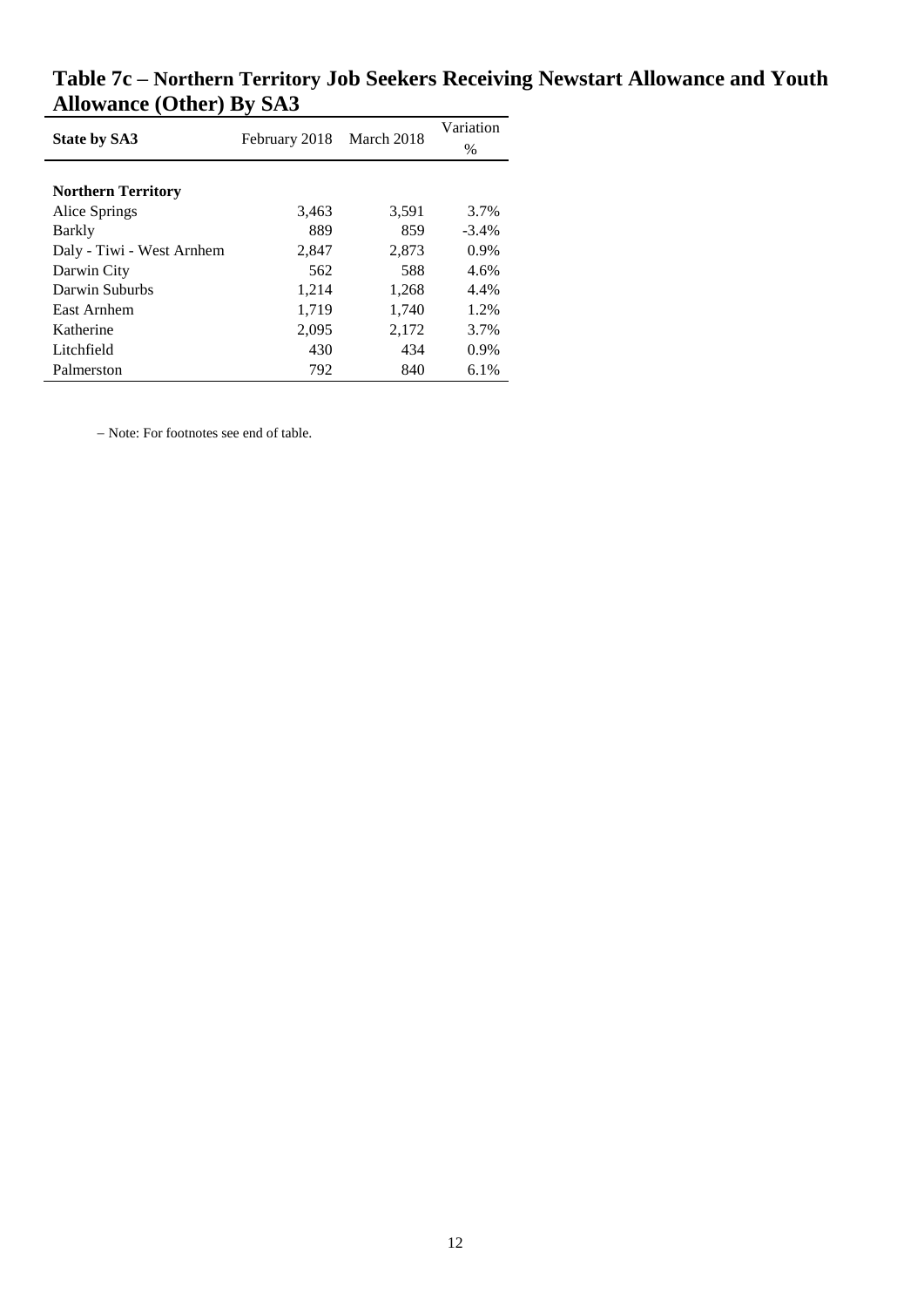# **Table 7d – Queensland Job Seekers Receiving Newstart Allowance and Youth Allowance (Other) By SA3**

|                                  | Feb   | Mar   | Var.    | <b>State by SA3</b>              | Feb   | Mar   | Var.    |
|----------------------------------|-------|-------|---------|----------------------------------|-------|-------|---------|
| <b>State by SA3</b>              | 2018  | 18    | $\%$    |                                  | 2018  | 18    | $\%$    |
|                                  |       |       |         |                                  |       |       |         |
| Queensland                       |       |       |         | <b>Queensland continued</b>      |       |       |         |
| <b>Bald Hills - Everton Park</b> | 474   | 467   | $-1.5%$ | Ipswich Hinterland               | 1,781 | 1,781 | 0.0%    |
| Beaudesert                       | 443   | 457   | 3.2%    | Ipswich Inner                    | 3,379 | 3,350 | $-0.9%$ |
| Beenleigh                        | 1,445 | 1,424 | $-1.5%$ | Jimboomba                        | 884   | 890   | 0.7%    |
| Bowen Basin - North              | 725   | 732   | 1.0%    | Kenmore - Brookfield - Moggill   | 297   | 281   | $-5.4%$ |
| Bribie - Beachmere               | 786   | 800   | 1.8%    | Loganlea - Carbrook              | 1,418 | 1,438 | 1.4%    |
| <b>Brisbane</b> Inner            | 1,717 | 1,674 | $-2.5%$ | Mackay                           | 3,222 | 3,204 | $-0.6%$ |
| Brisbane Inner - East            | 601   | 583   | $-3.0%$ | Maroochy                         | 1,356 | 1,356 | 0.0%    |
| Brisbane Inner - North           | 1,288 | 1,266 | $-1.7%$ | Maryborough                      | 1,833 | 1,834 | 0.1%    |
| Brisbane Inner - West            | 685   | 656   | $-4.2%$ | Mt Gravatt                       | 1,089 | 1,078 | $-1.0%$ |
| Broadbeach - Burleigh            | 1,097 | 1,045 | $-4.7%$ | Mudgeeraba - Tallebudgera        | 499   | 512   | 2.6%    |
| <b>Browns Plains</b>             | 2,403 | 2,402 | 0.0%    | Nambour - Pomona                 | 1,491 | 1,474 | $-1.1%$ |
| <b>Buderim</b>                   | 942   | 928   | $-1.5%$ | Narangba - Burpengary            | 1,550 | 1,546 | $-0.3%$ |
| Bundaberg                        | 3,584 | 3,638 | 1.5%    | Nathan                           | 778   | 765   | $-1.7%$ |
| <b>Burnett</b>                   | 1,937 | 1,954 | 0.9%    | Nerang                           | 1,520 | 1,481 | $-2.6%$ |
| Caboolture                       | 2,559 | 2,554 | $-0.2%$ | <b>Noosa</b>                     | 629   | 620   | $-1.4%$ |
| Caboolture Hinterland            | 266   | 262   | $-1.5%$ | <b>North Lakes</b>               | 1,424 | 1,436 | 0.8%    |
| Cairns - North                   | 997   | 1,010 | 1.3%    | Nundah                           | 690   | 664   | $-3.8%$ |
| Cairns - South                   | 4,620 | 4,704 | 1.8%    | Ormeau - Oxenford                | 2,294 | 2,298 | 0.2%    |
| Caloundra                        | 1,632 | 1,637 | 0.3%    | Outback - North                  | 1,592 | 1,650 | 3.6%    |
| Capalaba                         | 1,132 | 1,092 | $-3.5%$ | Outback - South                  | 553   | 551   | $-0.4%$ |
| Carindale                        | 620   | 576   | $-7.1%$ | Port Douglas - Daintree          | 481   | 487   | 1.2%    |
| Centenary                        | 314   | 302   | $-3.8%$ | Redcliffe                        | 1,669 | 1,671 | 0.1%    |
| Central Highlands (Qld)          | 822   | 820   | $-0.2%$ | Robina                           | 815   | 789   | $-3.2%$ |
| Charters Towers - Ayr - Ingham   | 1,672 | 1,734 | 3.7%    | Rockhampton                      | 4,211 | 4,196 | $-0.4%$ |
| Chermside                        | 1,288 | 1,263 | $-1.9%$ | Rocklea - Acacia Ridge           | 1,164 | 1,144 | $-1.7%$ |
| Cleveland - Stradbroke           | 1,412 | 1,400 | $-0.8%$ | Sandgate                         | 1,155 | 1,137 | $-1.6%$ |
| Coolangatta                      | 1,106 | 1,106 | 0.0%    | Sherwood - Indooroopilly         | 527   | 502   | $-4.7%$ |
| Darling Downs (West) - Maranoa   | 1,141 | 1,136 | $-0.4%$ | Southport                        | 1,693 | 1,640 | $-3.1%$ |
| Darling Downs - East             | 976   | 984   | 0.8%    | Springfield - Redbank            | 2,177 | 2,169 | $-0.4%$ |
| Far North                        | 2,950 | 2,950 | 0.0%    | Springwood - Kingston            | 3,254 | 3,194 | $-1.8%$ |
| Forest Lake - Oxley              | 2,225 | 2,211 | $-0.6%$ | Strathpine                       | 968   | 973   | 0.5%    |
| Gladstone - Biloela              | 2,890 | 2,902 | 0.4%    | Sunnybank                        | 929   | 917   | $-1.3%$ |
| Gold Coast - North               | 1,704 | 1,653 | $-3.0%$ | <b>Sunshine Coast Hinterland</b> | 1,175 | 1,161 | $-1.2%$ |
| <b>Gold Coast Hinterland</b>     | 323   | 328   | 1.5%    | <b>Surfers Paradise</b>          | 895   | 848   | $-5.3%$ |
| Granite Belt                     | 948   | 968   | 2.1%    | Tablelands (East) - Kuranda      | 1,640 | 1,633 | $-0.4%$ |
| Gympie - Cooloola                | 1,687 | 1,682 | $-0.3%$ | The Gap - Enoggera               | 676   | 655   | $-3.1%$ |
| Hervey Bay                       | 2,132 | 2,147 | 0.7%    | Toowoomba                        | 3,220 | 3,222 | 0.1%    |
| <b>Hills District</b>            | 720   | 703   | $-2.4%$ | Townsville                       | 6,247 | 6,325 | 1.2%    |
| Holland Park - Yeronga           | 1,493 | 1,448 | $-3.0%$ | Whitsunday                       | 450   | 467   | 3.8%    |
| Innisfail - Cassowary Coast      | 1,716 | 1,742 | 1.5%    | Wynnum - Manly                   | 1,128 | 1,106 | $-2.0%$ |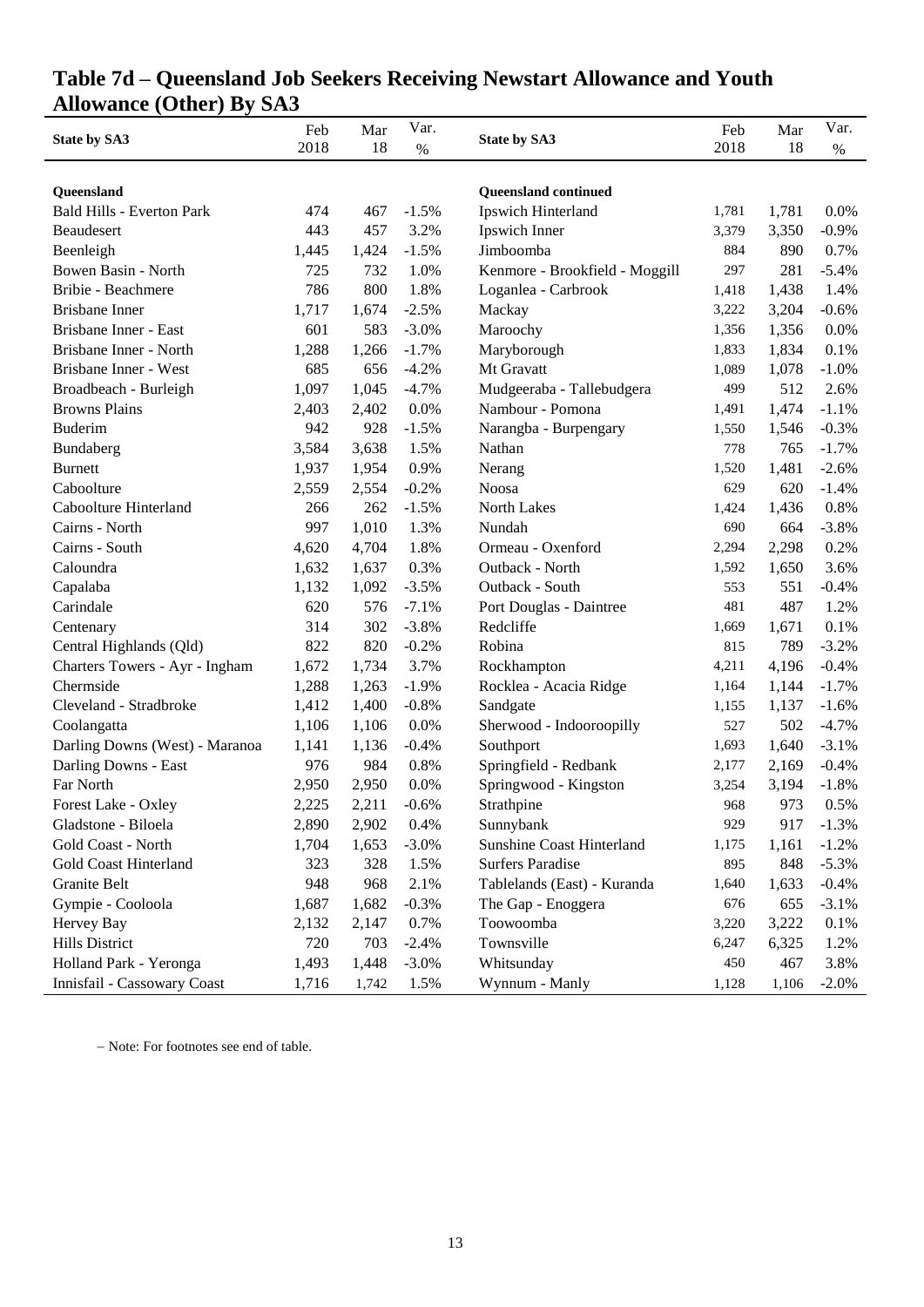| <b>State by SA3</b>            | February 2018 | March 2018 | Variation |
|--------------------------------|---------------|------------|-----------|
|                                |               |            | $\%$      |
|                                |               |            |           |
| South Australia                |               |            |           |
| <b>Adelaide City</b>           | 503           | 484        | $-3.8%$   |
| <b>Adelaide Hills</b>          | 804           | 792        | $-1.5%$   |
| <b>Barossa</b>                 | 615           | 612        | $-0.5%$   |
| <b>Burnside</b>                | 330           | 301        | $-8.8%$   |
| Campbelltown (SA)              | 723           | 674        | $-6.8%$   |
| <b>Charles Sturt</b>           | 2,309         | 2,316      | 0.3%      |
| Eyre Peninsula and South West  | 2,365         | 2,351      | $-0.6%$   |
| Fleurieu - Kangaroo Island     | 1,077         | 1,068      | $-0.8%$   |
| Gawler - Two Wells             | 802           | 771        | $-3.9\%$  |
| <b>Holdfast Bay</b>            | 435           | 407        | $-6.4%$   |
| <b>Limestone Coast</b>         | 1,564         | 1,518      | $-2.9%$   |
| Lower North                    | 604           | 593        | $-1.8%$   |
| Marion                         | 1,716         | 1,650      | $-3.8%$   |
| Mid North                      | 1,187         | 1,172      | $-1.3%$   |
| Mitcham                        | 697           | 699        | 0.3%      |
| Murray and Mallee              | 2,436         | 2,415      | $-0.9%$   |
| Norwood - Payneham - St Peters | 499           | 464        | $-7.0\%$  |
| Onkaparinga                    | 4,357         | 4,286      | $-1.6%$   |
| Outback - North and East       | 1,671         | 1,644      | $-1.6%$   |
| Playford                       | 4,599         | 4,569      | $-0.7%$   |
| Port Adelaide - East           | 1,771         | 1,723      | $-2.7%$   |
| Port Adelaide - West           | 1,818         | 1,809      | $-0.5%$   |
| Prospect - Walkerville         | 391           | 362        | $-7.4%$   |
| Salisbury                      | 4,674         | 4,600      | $-1.6%$   |
| Tea Tree Gully                 | 1,407         | 1,363      | $-3.1%$   |
| Unley                          | 368           | 356        | $-3.3%$   |
| <b>West Torrens</b>            | 1,147         | 1,109      | $-3.3%$   |
| Yorke Peninsula                | 807           | 811        | 0.5%      |

# **Table 7e - South Australia Job Seekers Receiving Newstart Allowance and Youth Allowance (Other) By SA3**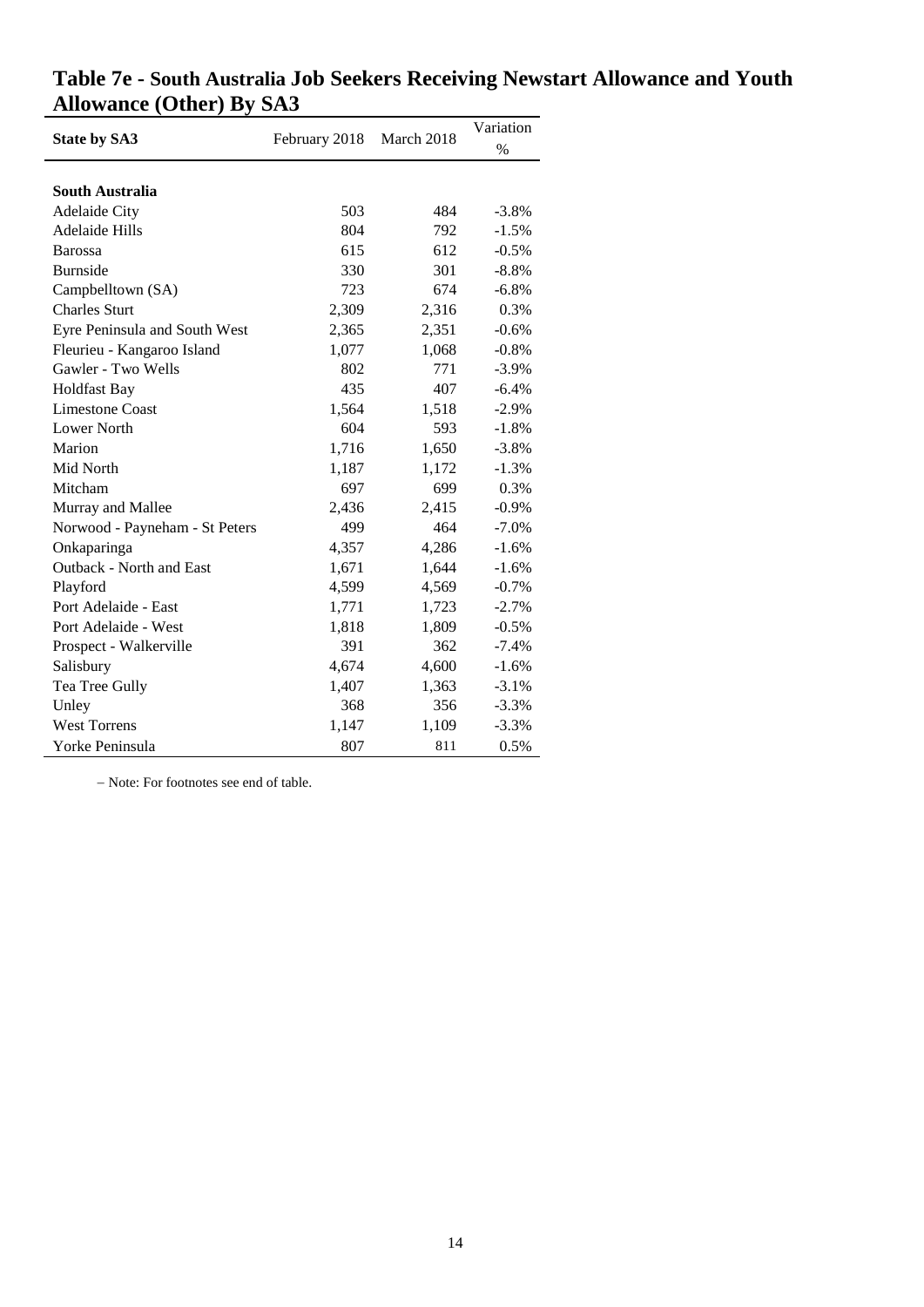|                             | February 2018 March 2018 |       | Variation |
|-----------------------------|--------------------------|-------|-----------|
| <b>State by SA3</b>         |                          |       | $\%$      |
|                             |                          |       |           |
| <b>Tasmania</b>             |                          |       |           |
| <b>Brighton</b>             | 795                      | 804   | 1.1%      |
| Burnie - Ulverstone         | 1,503                    | 1,453 | $-3.3\%$  |
| Central Highlands (Tas.)    | 370                      | 373   | 0.8%      |
| Devonport                   | 1,335                    | 1,333 | $-0.1\%$  |
| Hobart - North East         | 1,251                    | 1,223 | $-2.2%$   |
| Hobart - North West         | 2,274                    | 2,263 | $-0.5\%$  |
| Hobart - South and West     | 565                      | 574   | 1.6%      |
| Hobart Inner                | 1,134                    | 1,089 | $-4.0\%$  |
| Huon - Bruny Island         | 592                      | 573   | $-3.2\%$  |
| Launceston                  | 3,084                    | 3,021 | $-2.0\%$  |
| Meander Valley - West Tamar | 612                      | 598   | $-2.3%$   |
| North East                  | 1,376                    | 1,355 | $-1.5\%$  |
| Sorell - Dodges Ferry       | 425                      | 419   | $-1.4%$   |
| <b>South East Coast</b>     | 185                      | 177   | $-4.3\%$  |
| <b>West Coast</b>           | 587                      | 576   | $-1.9\%$  |

# **Table 7f - Tasmania Job Seekers Receiving Newstart Allowance and Youth Allowance (Other) By SA3**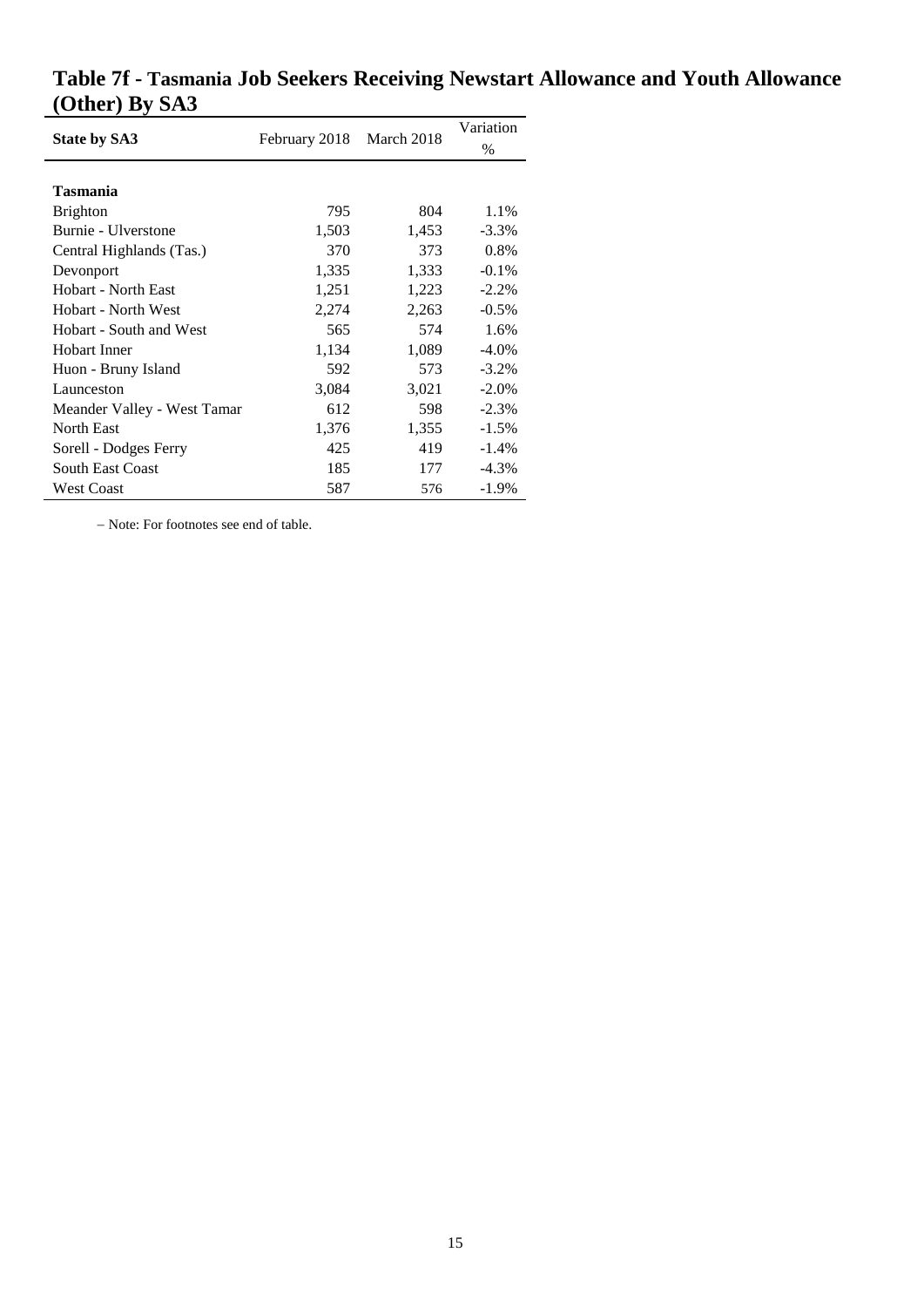| <b>State by SA3</b>               | Feb<br>2018 | Mar<br>18 | Var.<br>$\%$ | <b>State by SA3</b>              | Feb<br>2018 | Mar<br>18 | Var.<br>$\%$ |
|-----------------------------------|-------------|-----------|--------------|----------------------------------|-------------|-----------|--------------|
|                                   |             |           |              |                                  |             |           |              |
| <b>Victoria</b>                   |             |           |              | Victoria continued               |             |           |              |
| <b>Ballarat</b>                   | 3,194       | 3,102     | $-2.9%$      | Manningham - East                | 141         | 148       | 5.0%         |
| Banyule                           | 1,454       | 1,420     | $-2.3%$      | Manningham - West                | 718         | 719       | 0.1%         |
| Barwon - West                     | 241         | 244       | 1.2%         | Maribyrnong                      | 2,221       | 2,178     | $-1.9%$      |
| Baw Baw                           | 980         | 953       | $-2.8%$      | Maroondah                        | 1,400       | 1,352     | $-3.4%$      |
| <b>Bayside</b>                    | 642         | 638       | $-0.6%$      | Maryborough - Pyrenees           | 864         | 860       | $-0.5%$      |
| Bendigo                           | 2,759       | 2,729     | $-1.1%$      | Melbourne City                   | 1,836       | 1,826     | $-0.5%$      |
| Boroondara                        | 895         | 868       | $-3.0%$      | Melton - Bacchus Marsh           | 3,286       | 3,210     | $-2.3%$      |
| <b>Brimbank</b>                   | 5,923       | 5,837     | $-1.5%$      | Mildura                          | 1,914       | 1,852     | $-3.2%$      |
| <b>Brunswick - Coburg</b>         | 1,790       | 1,715     | $-4.2%$      | Moira                            | 676         | 651       | $-3.7%$      |
| Campaspe                          | 859         | 843       | $-1.9%$      | Monash                           | 1,453       | 1,382     | $-4.9%$      |
| Cardinia                          | 1,333       | 1,282     | $-3.8%$      | Moreland - North                 | 1,462       | 1,459     | $-0.2%$      |
| Casey - North                     | 2,006       | 1,937     | $-3.4%$      | Mornington Peninsula             | 1,977       | 1,937     | $-2.0%$      |
| Casey - South                     | 2,822       | 2,796     | $-0.9%$      | Murray River - Swan Hill         | 918         | 920       | 0.2%         |
| Creswick - Daylesford - Ballan    | 609         | 605       | $-0.7%$      | Nillumbik - Kinglake             | 479         | 455       | $-5.0%$      |
| Dandenong                         | 3,760       | 3,651     | $-2.9%$      | Port Phillip                     | 1,605       | 1,587     | $-1.1%$      |
| Darebin - North                   | 2,109       | 2,043     | $-3.1%$      | Shepparton                       | 1,775       | 1,702     | $-4.1%$      |
| Darebin - South                   | 864         | 825       | $-4.5%$      | Stonnington - East               | 236         | 239       | 1.3%         |
| Essendon                          | 1,143       | 1,112     | $-2.7%$      | Stonnington - West               | 662         | 632       | $-4.5%$      |
| Frankston                         | 2,800       | 2,730     | $-2.5%$      | Sunbury                          | 617         | 600       | $-2.8%$      |
| Geelong                           | 4,569       | 4,431     | $-3.0%$      | Surf Coast - Bellarine Peninsula | 933         | 937       | 0.4%         |
| Gippsland - East                  | 1,635       | 1,628     | $-0.4%$      | Tullamarine - Broadmeadows       | 4,874       | 4,795     | $-1.6%$      |
| Gippsland - South West            | 1,228       | 1,262     | 2.8%         | <b>Upper Goulburn Valley</b>     | 1,053       | 1,048     | $-0.5%$      |
| Glen Eira                         | 1,254       | 1,232     | $-1.8%$      | Wangaratta - Benalla             | 965         | 953       | $-1.2%$      |
| Glenelg - Southern Grampians      | 866         | 866       | 0.0%         | Warrnambool - Otway Ranges       | 1,607       | 1,617     | 0.6%         |
| Grampians                         | 1,278       | 1,297     | 1.5%         | Wellington                       | 1,183       | 1,175     | $-0.7%$      |
| Heathcote - Castlemaine - Kyneton | 978         | 956       | $-2.2%$      | Whitehorse - East                | 494         | 482       | $-2.4%$      |
| Hobsons Bay                       | 1,357       | 1,295     | $-4.6%$      | Whitehorse - West                | 845         | 818       | $-3.2%$      |
| Keilor                            | 699         | 686       | $-1.9%$      | Whittlesea - Wallan              | 3,909       | 3,826     | $-2.1%$      |
| Kingston                          | 1,421       | 1,368     | $-3.7%$      | Wodonga - Alpine                 | 1,553       | 1,559     | 0.4%         |
| Knox                              | 1,808       | 1,760     | $-2.7%$      | Wyndham                          | 4,385       | 4,408     | 0.5%         |
| Latrobe Valley                    | 3,222       | 3,178     | $-1.4%$      | Yarra                            | 1,721       | 1,698     | $-1.3%$      |
| Loddon - Elmore                   | 321         | 305       | $-5.0%$      | <b>Yarra Ranges</b>              | 1,825       | 1,807     | $-1.0%$      |
| <b>Macedon Ranges</b>             | 248         | 247       | $-0.4%$      |                                  |             |           |              |

**Table 7g – Victoria Job Seekers Receiving Newstart Allowance and Youth Allowance (Other) By SA3**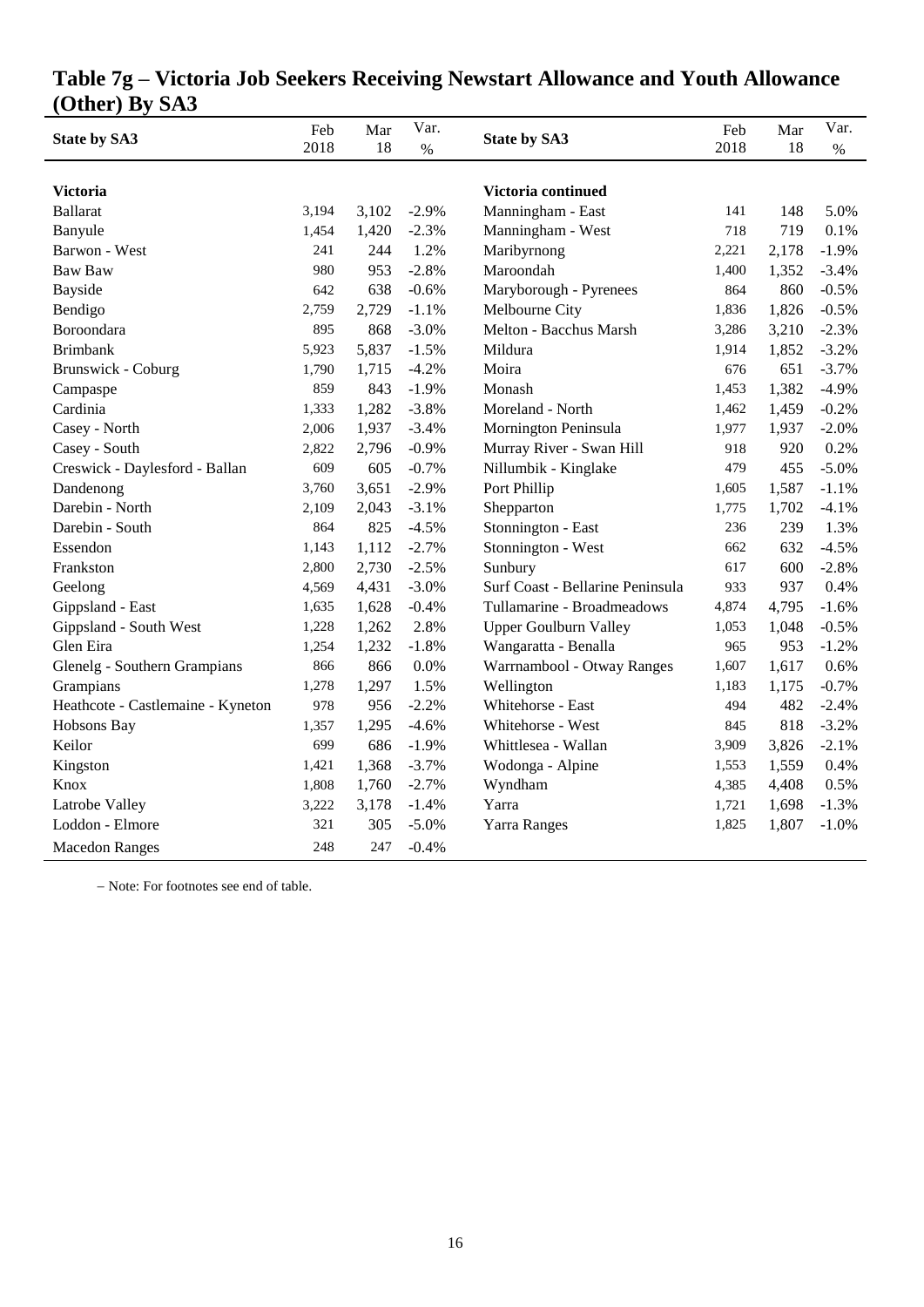|                                      |               | March 2018 | Variation |
|--------------------------------------|---------------|------------|-----------|
| <b>State by SA3</b>                  | February 2018 |            | $\%$      |
|                                      |               |            |           |
| Western Australia                    |               |            |           |
| Albany                               | 1,555         | 1,604      | 3.2%      |
| Armadale                             | 3,060         | 3,112      | 1.7%      |
| Augusta - Margaret River - Busselton | 1,218         | 1,218      | 0.0%      |
| Bayswater - Bassendean               | 2,264         | 2,249      | $-0.7%$   |
| Belmont - Victoria Park              | 2,299         | 2,309      | 0.4%      |
| <b>Bunbury</b>                       | 3,472         | 3,457      | $-0.4%$   |
| Canning                              | 2,164         | 2,165      | 0.0%      |
| Cockburn                             | 2,589         | 2,607      | 0.7%      |
| Cottesloe - Claremont                | 487           | 467        | $-4.1%$   |
| Esperance                            | 348           | 370        | 6.3%      |
| Fremantle                            | 1,134         | 1,167      | 2.9%      |
| Gascoyne                             | 480           | 477        | $-0.6%$   |
| Goldfields                           | 1,740         | 1,679      | $-3.5%$   |
| Gosnells                             | 4,048         | 4,079      | 0.8%      |
| Joondalup                            | 2,594         | 2,586      | $-0.3%$   |
| Kalamunda                            | 1,126         | 1,148      | 2.0%      |
| Kimberley                            | 3,127         | 3,203      | 2.4%      |
| Kwinana                              | 1,664         | 1,705      | 2.5%      |
| Mandurah                             | 3,707         | 3,735      | 0.8%      |
| Manjimup                             | 718           | 708        | $-1.4%$   |
| Melville                             | 1,300         | 1,282      | $-1.4%$   |
| Mid West                             | 2,959         | 3,043      | 2.8%      |
| Mundaring                            | 1,028         | 1,006      | $-2.1%$   |
| Perth City                           | 2,287         | 2,282      | $-0.2%$   |
| Pilbara                              | 1,667         | 1,678      | 0.7%      |
| Rockingham                           | 4,063         | 4,149      | 2.1%      |
| Serpentine - Jarrahdale              | 529           | 526        | $-0.6%$   |
| South Perth                          | 776           | 784        | 1.0%      |
| Stirling                             | 5,176         | 5,123      | $-1.0%$   |
| Swan                                 | 3,979         | 4,003      | 0.6%      |
| Wanneroo                             | 5,600         | 5,549      | $-0.9%$   |
| Wheat Belt - North                   | 1,730         | 1,770      | 2.3%      |
| Wheat Belt - South                   | 545           | 556        | 2.0%      |

# **Table 7h - Western Australia Job Seekers Receiving Newstart Allowance and Youth Allowance (Other) By SA3**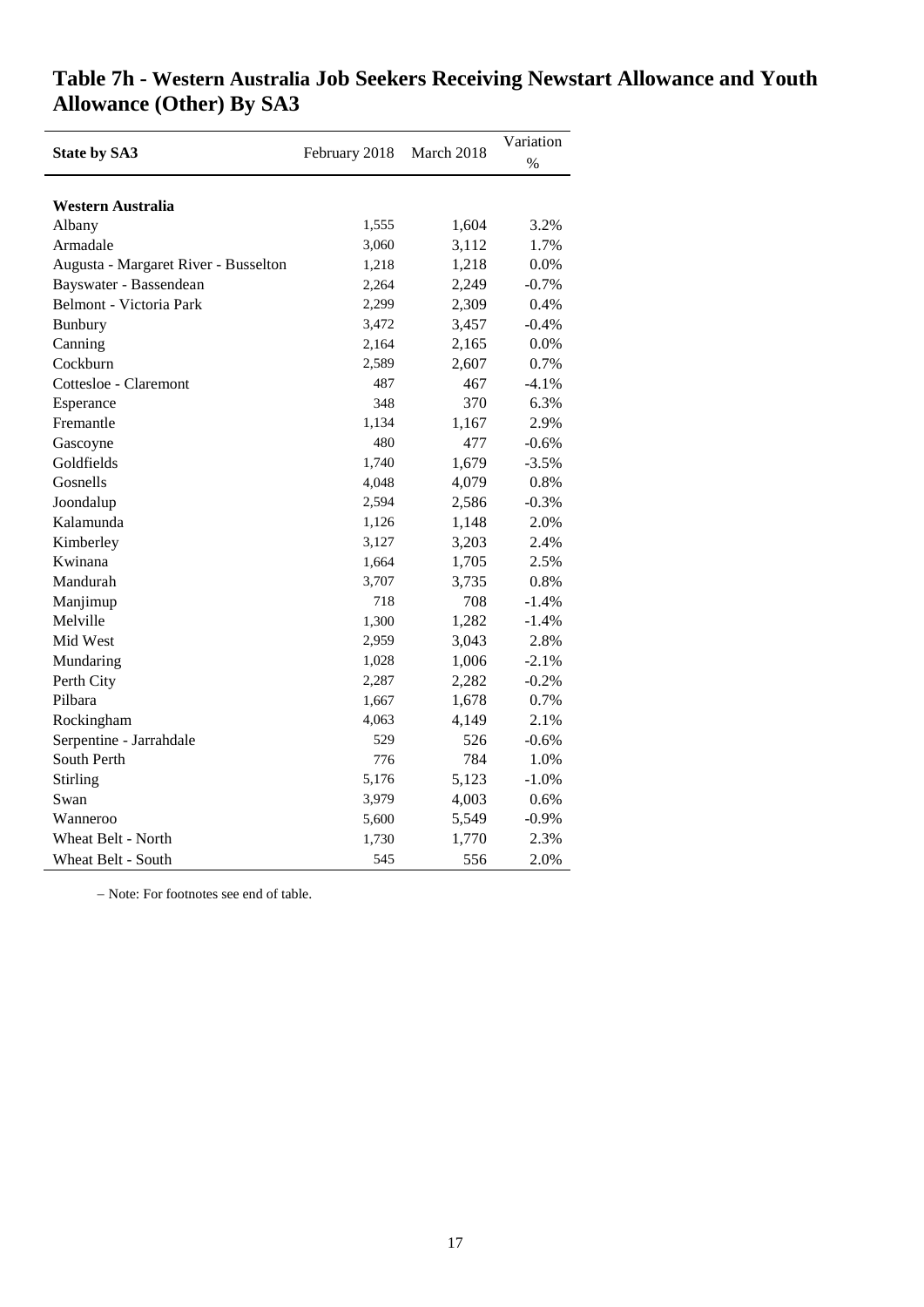### **Table 7i - Other Job Seekers Receiving Newstart Allowance and Youth Allowance (Other) By SA3**

| <b>State by SA3</b>     | February 2018 March 2018 |       | Variation<br>$\%$ |  |
|-------------------------|--------------------------|-------|-------------------|--|
| <b>Other</b>            |                          |       |                   |  |
| Christmas Island        | 17                       | 16    | $-5.9\%$          |  |
| Cocos (Keeling) Islands | $\leq 5$                 | $<$ 5 | n/a               |  |
| Jervis Bay              | 19                       | 15    | $-21.1%$          |  |
| Not recorded            | 1,645                    | 603   | $-63.3%$          |  |

Notes:

SA3 data is derived using the Australian Statistical Geography Standard (ASGS 2011) from the Australian Bureau of Statistics.

**Note:** Individuals who live overseas, individuals who are without a valid home address and individuals who only have a postal address cannot be assigned to a locational boundary. These numbers may be represented as 'Not Recorded'. State/territory totals derived from SA3 data will not match state and territory totals reported elsewhere in this publication, due to different statistical geography methodologies.

Data in this table are rounded monthly averages.

In order to protect individuals' privacy, populations less than 5 for specific Statistical Areas are reported as "<5" and other data that would allow these populations to be derived are reported as not available "na".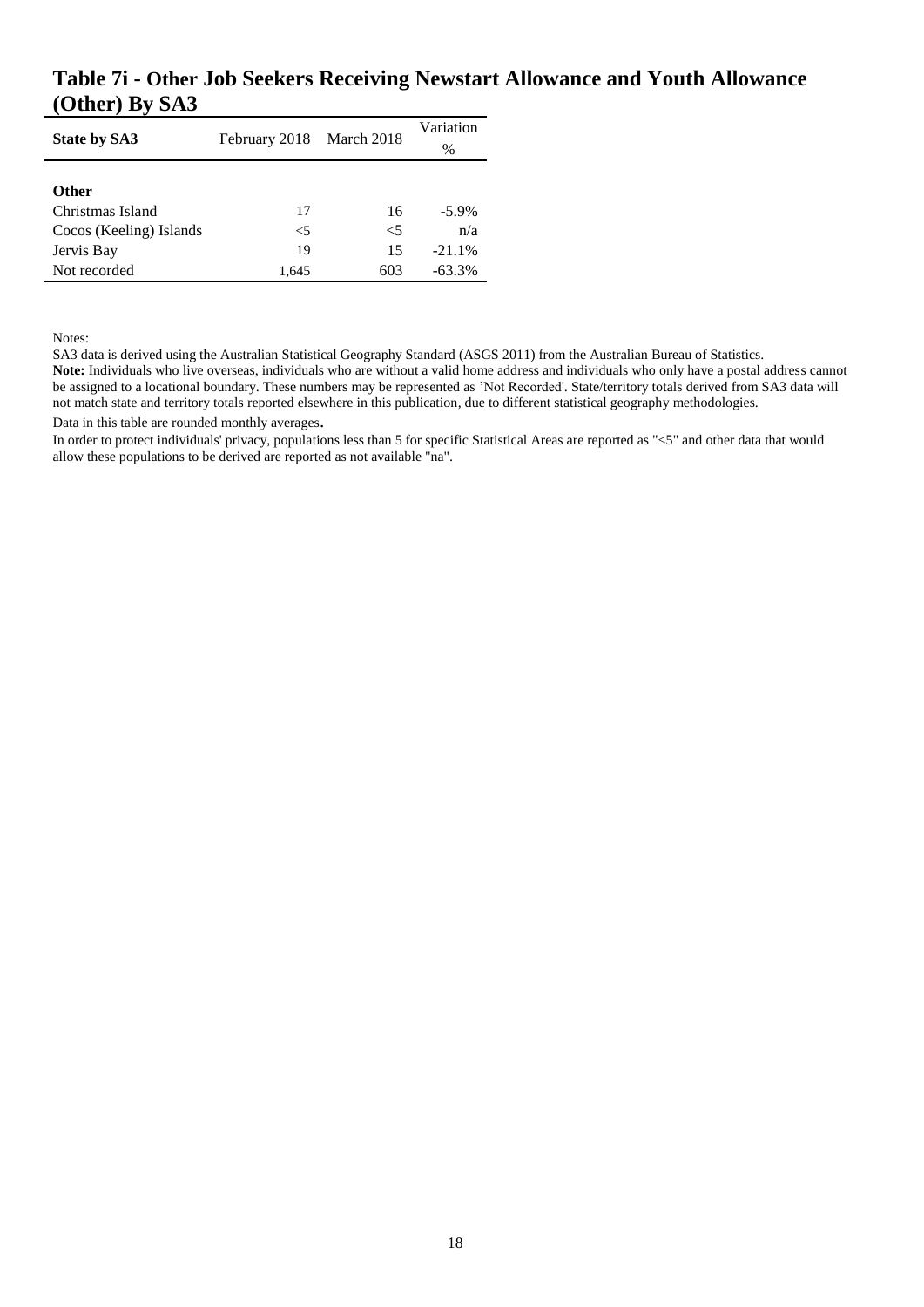|                                  | Short-term   | Long-term   | Total       |
|----------------------------------|--------------|-------------|-------------|
| <b>Fortnightly Earnings</b>      | <b>NSA</b>   | <b>NSA</b>  | <b>NSA</b>  |
|                                  | job seekers  | job seekers | job seekers |
|                                  | $\%$         | $\%$        | %           |
| <b>Males</b>                     |              |             |             |
| Did not earn an income           | 85.7         | 81.4        | 82.9        |
| Earned an income                 | 14.3         | 18.6        | 17.1        |
| Amount earned                    |              |             |             |
| $>$ \$0 - <\$104                 | $\mathbf{1}$ | 1.4         | 1.3         |
| $$104 - $254$                    | 2.7          | 3.4         | 3.2         |
| $$254+$                          | 10.5         | 13.8        | 12.7        |
| <b>Total males</b>               | 100          | 100         | 100         |
| <b>Job seekers receiving NSA</b> | 79,824       | 155,177     | 235,001     |
| <b>Females</b>                   |              |             |             |
| Did not earn an income           | 75.1         | 68.9        | 70.4        |
| Earned an income                 | 24.9         | 31.1        | 29.6        |
| Amount earned                    |              |             |             |
| $>$ \$0 - <\$104                 | 1.6          | 1.5         | 1.5         |
| $$104 - $254$                    | 3.9          | 4.2         | 4.1         |
| $$254+$                          | 19.4         | 25.3        | 23.9        |
| <b>Total females</b>             | 100          | 100         | 100         |
| <b>Job seekers receiving NSA</b> | 45,075       | 146,993     | 192,068     |
| <b>Persons</b>                   |              |             |             |
| Did not earn an income           | 81.9         | 75.3        | 77.3        |
| Earned an income                 | 18.1         | 24.7        | 22.7        |
| Amount earned                    |              |             |             |
| $>$ \$0 - <\$104                 | 1.2          | 1.5         | 1.4         |
| $$104 - $254$                    | 3.2          | 3.8         | 3.6         |
| $$254+$                          | 13.7         | 19.4        | 17.7        |
| <b>Total</b>                     | 100          | 100         | 100         |
| <b>Job seekers receiving NSA</b> | 124,899      | 302,170     | 427,069     |

## <span id="page-19-0"></span>**Table 8a - Job Seekers Receiving Newstart Allowance Fortnightly Earnings and Gender, Fortnight Ending 23 March 2018**

Note:

- Long-term job seekers have received income support for 12 months or more.

- The earnings data in Table 8 is derived using a different methodology from that of the other tables. Table 8 is based on the population of job seekers who are eligible for and entitled to receive Newstart Allowance at the end of the second last week in the month. The data obtained from this table will not be directly comparable with those calculated using monthly averages in other tables.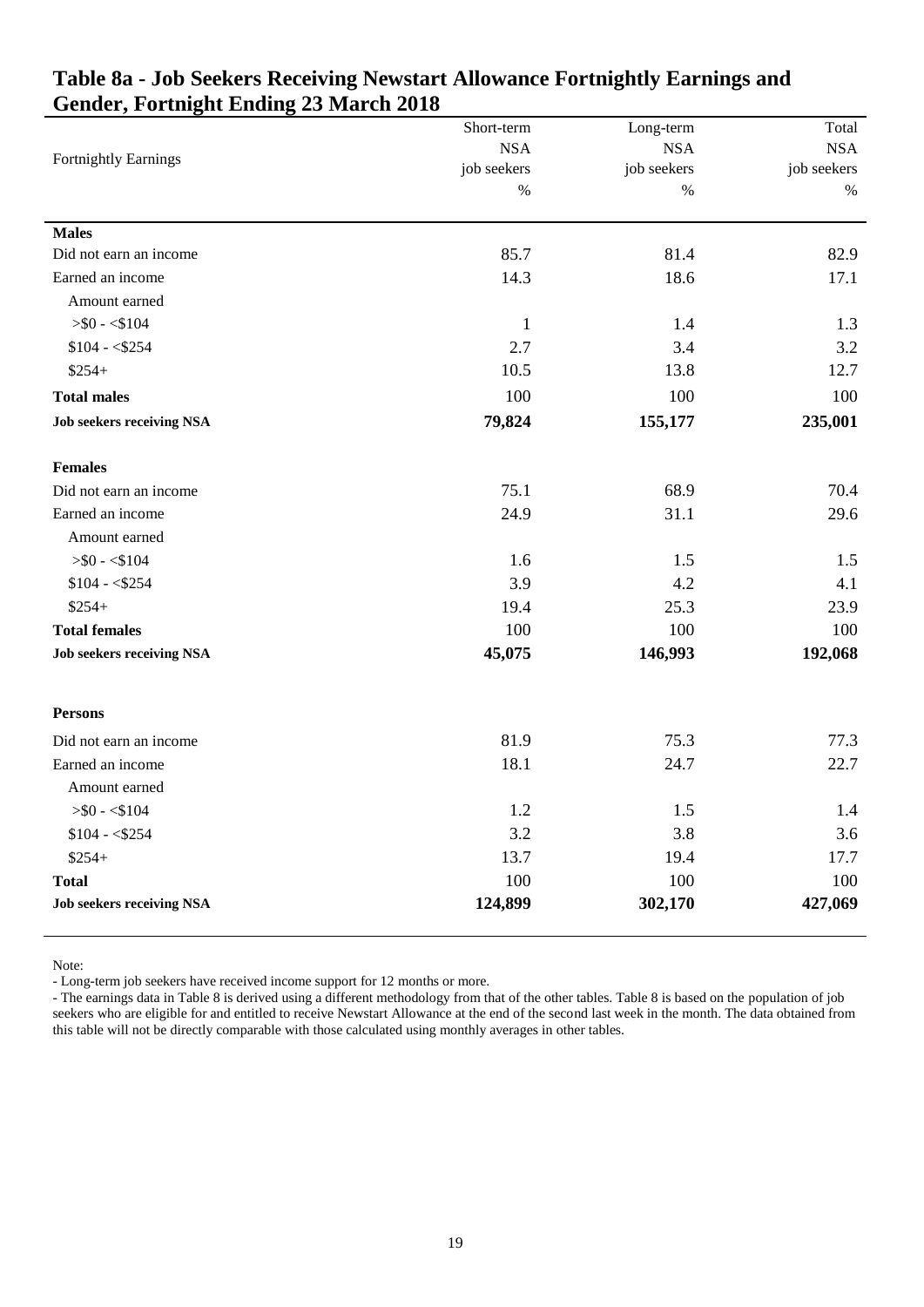|                                  | Short-term     | Long-term   | Total       |
|----------------------------------|----------------|-------------|-------------|
|                                  | YA(0)          | YA(0)       | YA(o)       |
| <b>Fortnightly Earnings</b>      | job seekers    | job seekers | job seekers |
|                                  | $\%$           | $\%$        | $\%$        |
| <b>Males</b>                     |                |             |             |
| Did not earn an income           | 87.5           | 82.6        | 84.6        |
| Earned an income                 | 12.5           | 17.4        | 15.4        |
| Amount earned                    |                |             |             |
| $>$ \$0 - <\$143                 | $\mathfrak{2}$ | 2.3         | 2.2         |
| $$143 - $250$                    | 2.3            | 2.3         | 2.3         |
| $$250+$                          | 8.2            | 12.8        | 10.9        |
| <b>Total males</b>               | 100            | 100         | 100         |
| Job seekers receiving YA (other) | 13,664         | 18,907      | 32,571      |
| <b>Females</b>                   |                |             |             |
| Did not earn an income           | 79.5           | 74          | 76.1        |
| Earned an income                 | 20.5           | 26          | 23.9        |
| Amount earned                    |                |             |             |
| $>$ \$0 - <\$143                 | 3.1            | 3           | 3.1         |
| $$143 - $250$                    | 3.8            | 3.6         | 3.7         |
| $$250+$                          | 13.5           | 19.4        | 17.2        |
| <b>Total females</b>             | 100            | 100         | 100         |
| Job seekers receiving YA (other) | 11,911         | 19,595      | 31,506      |
| <b>Persons</b>                   |                |             |             |
| Did not earn an income           | 83.8           | 78.2        | 80.4        |
| Earned an income                 | 16.2           | 21.8        | 19.6        |
| Amount earned                    |                |             |             |
| $> 0 - 143$                      | $2.5\,$        | 2.7         | $2.6\,$     |
| $$143 - $250$                    | 3              | 3.0         | 3.0         |
| $$250+$                          | 10.7           | 16.2        | 14          |
| <b>Total</b>                     | 100            | 100         | 100         |
| Job seekers receiving YA (other) | 25,575         | 38,502      | 64,077      |

# <span id="page-20-0"></span>**Table 8b - Job Seekers Receiving Youth Allowance (Other) Fortnightly Earnings and Gender, Fortnight Ending 23 March 2018**

Note:

- Long-term job seekers have received income support for 12 months or more.

- The earnings data in Table 8 is derived using a different methodology from that of the other tables. Table 8 is based on the population of job seekers who are eligible for and entitled to receive Youth Allowance (other) at the end of the second last week in the month. The data obtained from this table will not be directly comparable with those calculated using monthly averages in other tables.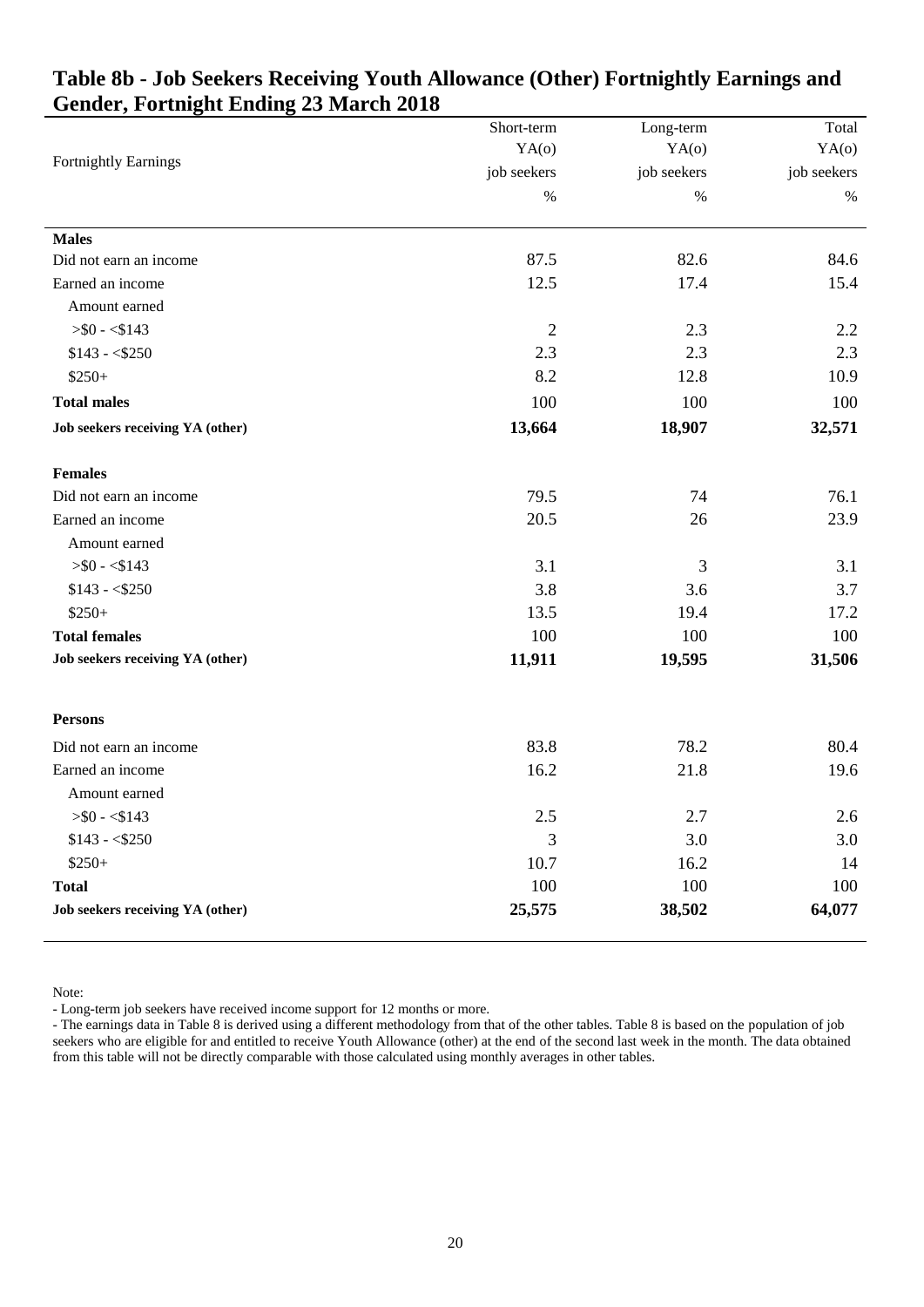# **Explanatory Notes**

#### <span id="page-21-0"></span>**Introduction**

This publication provides monthly statistical information on DSS labour market and related payments delivered by DHS. These Explanatory Notes provide details of the scope and methodology of the publication, as well as the policy changes which have affected the data since the publication was introduced in December 1995 by the then Department of Social Security.

Prior to December 1995, this publication was titled the *Monthly Job Search and Newstart Allowance Statistics*.

#### **Scope**

The primary focus of the publication is to provide information on unemployed people on Newstart Allowance and Youth Allowance, with a particular focus on the total number of job seekers. The numbers of people on Partner Allowance and Widow Allowance are also reported.

#### **Methodology**

Data in this publication relate to the average number of people who are both eligible (e.g. meet 'unemployed' qualification) and entitled (e.g. meet income and assets criteria) to receive a payment calculated over a reference month. Averages are calculated using figures collected for each Friday throughout the reference month.

Table 1 provides information on the total number of unemployed people on Newstart Allowance and Youth Allowance. The Youth Allowance population is split into Youth Allowance (full-time students), Youth Allowance (Australian Apprentices) and Youth Allowance (other) categories. Numbers of people on Partner Allowance and Widow Allowance are also provided.

Tables 2 and 3 provide a summary of the Newstart Allowance and Youth Allowance (other) populations and show the derivation of the respective job seeker populations (see the reference to job seekers in the Comparability of Data section of these Explanatory Notes). These populations are added together to derive the total number of job seekers. Tables 4 to 8 provide information on the total job seeker population.

The Statistical Areas Level 3 reported in Table 7 are based on the recipient's geo-coded address against the Australian Statistical Geography Standard (ASGS) 2011.

The earnings data in Table 8 (a and b) is derived using a different methodology from that of the other tables in the publication. Table 8 is based on the population of job seekers who are eligible for and entitled to receive Newstart Allowance or Youth Allowance (other) at the end of the second last week in the month. The data obtained from this table will not be directly comparable with those calculated using monthly averages in other tables.

#### **Payment History**

#### **Youth Allowance**

The maximum age for Youth Allowance (other) was increased for new claimants from 20 to 21 years of age from 1 July 2012 and the income free area was increased to \$143.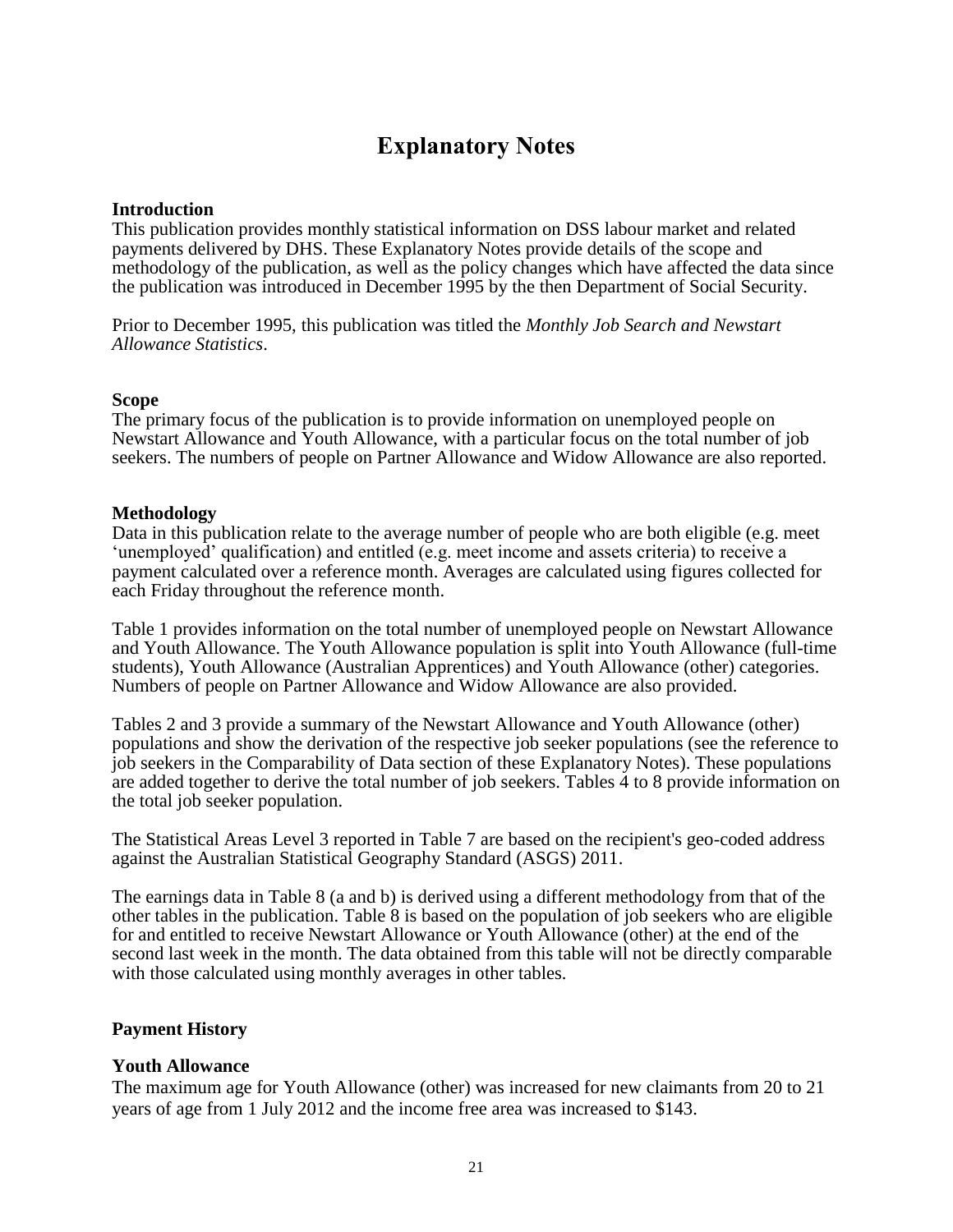From 1 January 2016, to receive Youth Allowance (other) young people without a Year 12 or equivalent qualification (Certificate III) will need to participate in :

- approved full-time study, or
- a combination of 25 hours a week of approved part-time study and part-time work, or
- $\bullet$  other approved activities of 25<sup>\*</sup> hours per week, in addition to up to 20 job searches each month (noting that it is \* 15 hours a week for early school leavers with a partial capacity to work or who are principal carer parents and have part-time requirements)

until they attain Year 12 or equivalent, or a Certificate III, or turn 22 years of age.

Earn or learn arrangements were phased in, applying from 1 July 2009 to all new recipients of Youth Allowance and from 1 July 2010 for all job seekers in receipt of Youth Allowance prior to 1 July 2009.

From 1 July 1998 Youth Allowance was introduced to provide income support to young people, including students, those looking for work, and those who are sick. Youth allowees may be undertaking full-time study, full-time job search or a combination of approved activities. Some young people will be exempt from the activity test because of their personal circumstances, e.g. illness, homelessness or major personal crisis. The Youth Allowance replaced:

- AUSTUDY for 16-24 year olds (and certain 15 year olds);
- Newstart Allowance for 16-20 year olds (and certain 15 year olds);
- Youth Training Allowance for 16-17 year olds (and certain 15 year olds);
- Sickness Allowance for 16-20 year olds (and certain 15 year olds); and
- More-than-minimum rate Family Payment for secondary students aged 16-18 not getting AUSTUDY.

Special provisions applied for 18 to 20 year olds who were already on Newstart or Sickness Allowance at the date of announcement of Youth Allowance, and who remained on payment when Youth Allowance commenced on 1 July 1998. This group were able to remain on their existing payment and retain their existing benefits.

Youth Allowance had a significant downward effect on Newstart Allowance numbers from July 1998 and total job seeker numbers due to the parental means test.

#### **Newstart Allowance**

On 1 January 2013, grandfathering provisions ceased for Parenting Payment recipients who had been receiving payment prior to 1 July 2006 and had a youngest child aged 6+ years (partnered recipients) or 8+ years (single recipients). The change caused a large one-off increase in the number of Newstart Allowees, as previously grandfathered Parenting Payment recipients who were eligible transferred to Newstart Allowance.

On 1 July 2012, the qualification age for Newstart Allowance was increased for new claimants from 21 to 22 years of age.

From 1 July 1998, Newstart Allowance for 16-20 year olds (and certain 15 year olds) was replaced by Youth Allowance. Young people aged 18 to 20 years old who were on Newstart or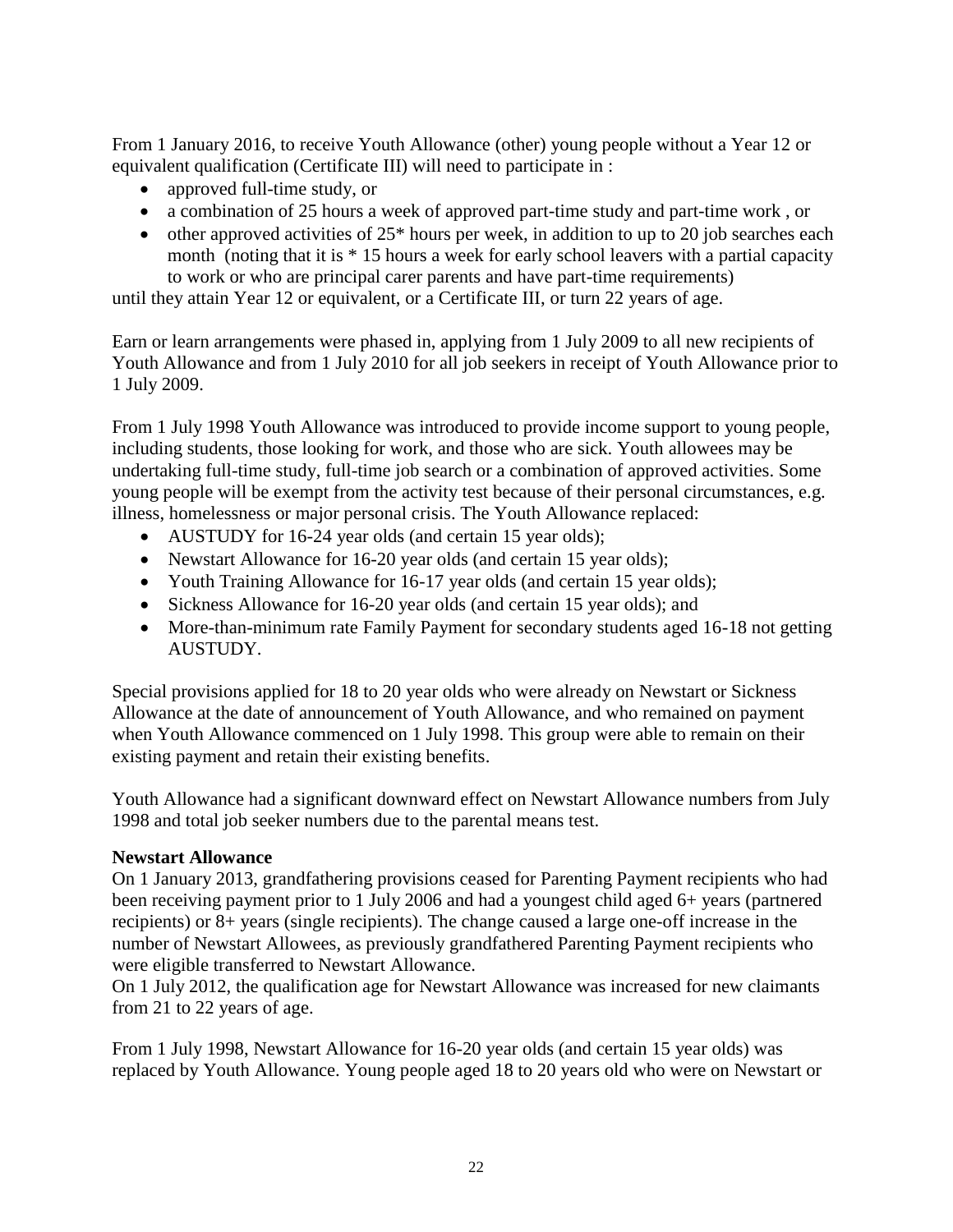Sickness Allowance at the date of announcement of Youth Allowance and when Youth Allowance commenced on 1 July 1998, were able to remain on Newstart Allowance.

From 20 October 1996, Job Search Allowance and Newstart Allowance were combined into one payment - Newstart Allowance - which was payable to eligible recipients aged 18 years and over and to some people who were in receipt of Job Search Allowance and aged under 18 at 31 December 1994 (see Job Search Allowance).

Prior to 20 October 1996, Newstart Allowance was payable to eligible persons over 18 years who had been registered as unemployed with the Commonwealth Employment Service (CES) for 12 months or more.

#### **Job Search Allowance**

From 20 October 1996, the payment was combined with Newstart Allowance to form one payment called Newstart Allowance (see *Newstart Allowance*). All Job Search Allowance recipients were transferred to Newstart Allowance.

#### **Sickness Allowance**

From 17 March 1996, persons in receipt of Newstart Allowance or Youth Training Allowance who became temporarily incapacitated no longer transferred to Sickness Allowance after 13 weeks. This change had the effect of increasing total Newstart Allowance/Youth Training Allowance figures but did not affect job seeker figures as those recipients who were incapacitated were excluded from the Newstart and Youth Training job seeker populations.

Under current arrangements, these recipients remain on their existing payments but are exempt from the activity test for the duration of their medical certificates. People who become unemployed because of illness, and those who suffer a potential loss of income due to sickness, are paid Newstart Allowance because they are unemployed.

Sickness Allowance for 16 to 20 year olds (and certain 15 year olds) was replaced by Youth Allowance, which was introduced on 1 July 1998 (see *Youth Allowance*).

#### **Partner Allowance**

From 20 October 2003, Partner Allowance was closed to new claimants. People on Partner Allowance before this date can remain on the allowance while they remain 'current', that is retain eligibility and entitlement for the allowance.

From 1 July 1995 Partner Allowance has only been granted to persons who are dependent partners of pensioners and allowees and who were born before 1 July 1955, have no dependent children and have little or no recent workforce experience. Other dependent partners have to qualify for an income support payment in their own right, such as Newstart Allowance. Partner Allowance was introduced in October 1994, and was paid to partners of persons receiving Job Search Allowance, Newstart Allowance, Sickness Allowance or Special Benefit if certain eligibility criteria were satisfied.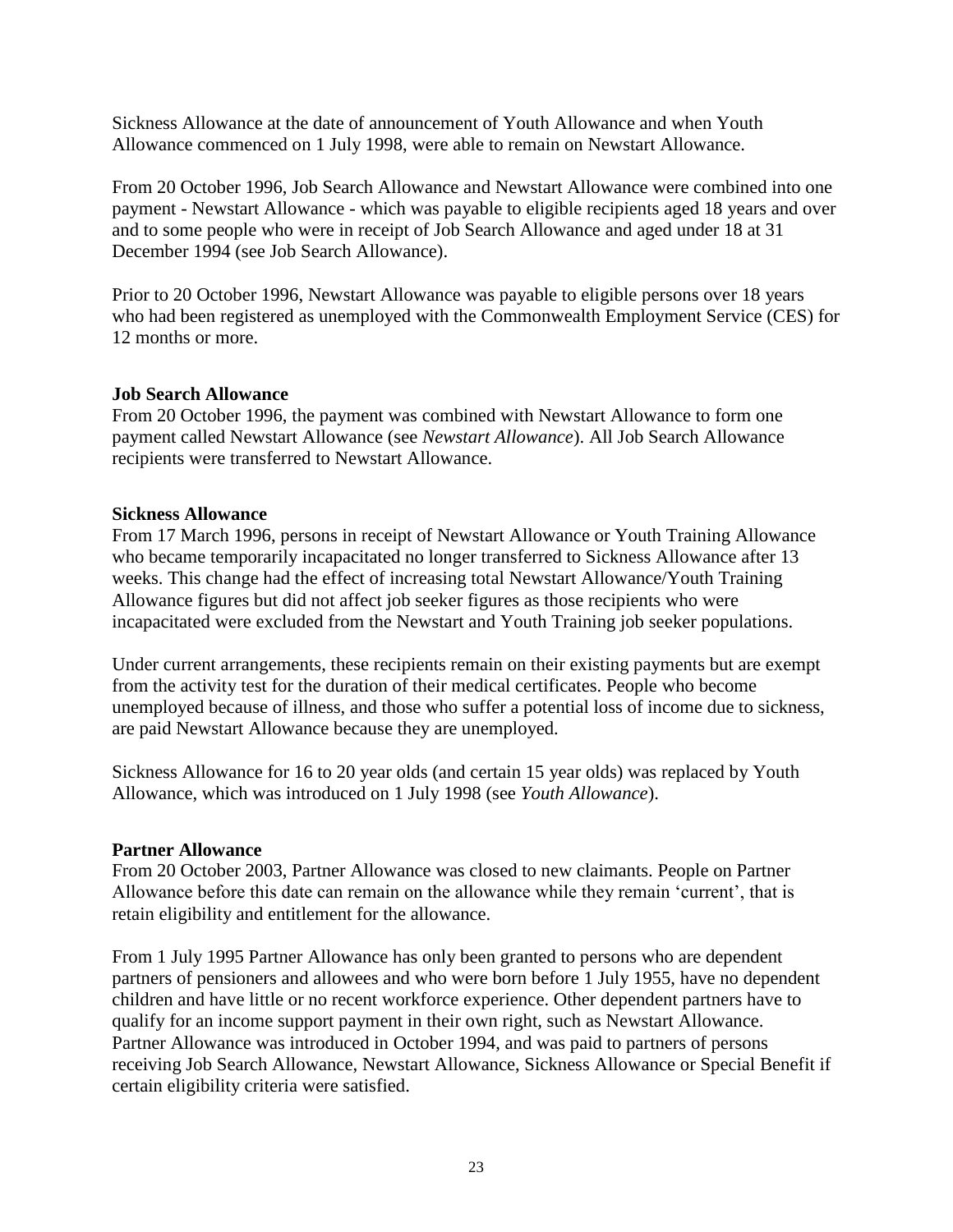#### **Youth Training Allowance**

Youth Training Allowance was replaced by Youth Allowance on 1 July 1998 (see *Youth Allowance*).

#### **Widow Allowance**

From 1 July 2005 Widow Allowance new grants may only be made to women born on or before 1 July 1955.

Widow Allowance, introduced on 1 January 1995, is payable to females aged 50 years or over who have become widowed, divorced or separated since turning 40 years (50 prior to 20 March 1997), if they meet a number of other criteria relating to current marital status and recent work experience.

#### **Mature Age Allowance**

From 20 October 2003, Mature Age Allowance was closed to new claimants. The payment ceased by October 2008.

Mature Age Allowance was introduced on 24 March 1994, and was paid to long-term unemployed persons aged 60 years and over (but below Age Pension age) who had been receiving income support for 9 months or more and who were eligible for Newstart Allowance. The introduction of Mature Age Allowance had a downwards effect on Newstart Allowance numbers from April 1994 until October 2003.

#### **Comparability of Data**

There have been significant changes to the data presented in this publication due to a number of events. The main changes are:

- the method of counting recipients;
- the inclusion of some CDEP recipients in the total recipient numbers;
- the introduction of Youth Allowance in July 1998;
- the way 'job seeker' is defined;
- the way duration is calculated;
- the eligibility for Newstart Allowance and Youth Allowance (other) from July 2012;
- the cessation of grandfathered Parenting Payment provisions, which saw an increase in the number of Newstart recipients in January 2013; and
- the introduction of *jobactive*, an employment services model with a stronger focus on job search, which replaced Job Services Australia on 1 July 2015.

People using this data to construct time series should note the following comments.

#### **Definition of Recipients**

From July 2002, the number of people receiving labour market and related payments reports recipients who are both eligible and entitled to receive a payment. These recipients are otherwise known as 'current' recipients.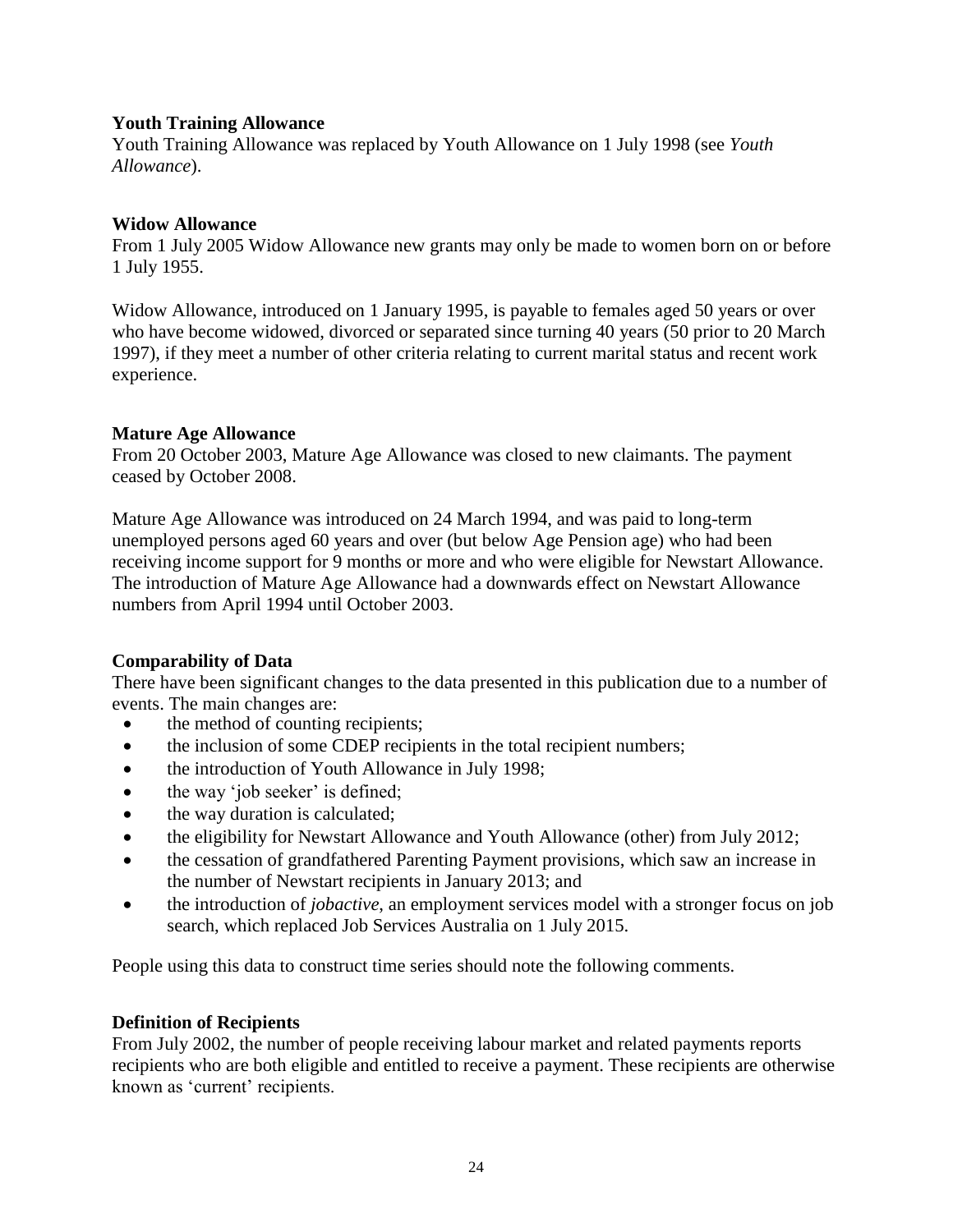Revised historical data (using this methodology) from May 1998 to June 2002 is in the July 2002 publication.

Due to improved data sources, data from July 2003 has slight differences from the recipient numbers used in previous editions.

Before July 2002, all recipients who received a payment within a given fortnight were counted. From mid 1998, recipients who received a 'one-off' payment were excluded. One-off payments can occur, for instance, when a normal payment is interrupted (e.g. payment is cancelled and then restored within that pay period) and a portion of the normal payment is paid.

#### **Community Development Employment Projects (CDEP)**

From 20 March 2000, eligible participants in CDEP started receiving CDEP participant supplement and other add-ons, such as rent assistance, as part of income support payments. This added a number of new recipients to those eligible for payments reported in this publication. Community Development Employment Projects (CDEP) ceased on 30 June 2015.

#### **Introduction of Youth Allowance**

The sum of the number of Newstart Allowees and Youth Training Allowees prior to July 1998 is broadly comparable with the sum of Newstart Allowees and Youth Allowees (other) after July 1998, other than the inclusion of Sickness Allowees in the Youth Allowance (other) population.

There is greater comparability between total Newstart Allowance and Youth Training Allowance job seekers prior to July 1998 and total Newstart Allowance and Youth Allowance (other) job seekers after July 1998. This is because the Sickness Allowance group is excluded from the job seeker total.

A pre and post July 1998 comparison will reflect the exclusion of some 18 to 20 year old unemployed people due to the application of the Youth Allowance parental means test (see the *Youth Allowance* section under Payment History).

#### **Job seekers**

From July 2009, all recipients with job search requirements are classified as job seekers in this report.

Prior to 1 July 2009, some people with another activity (such as training) in addition to job search were classified according to that other activity and not as job seekers. Other people who were receiving Intensive Support Customised Assistance under Job Network arrangements were classified as job seekers although they may not always have been undertaking job search.

From July 1998, the definition of job seekers excludes all people who did not receive a payment due to their own and/or their partner's income, or where applicable, parental income, and those known not to be required to search for work.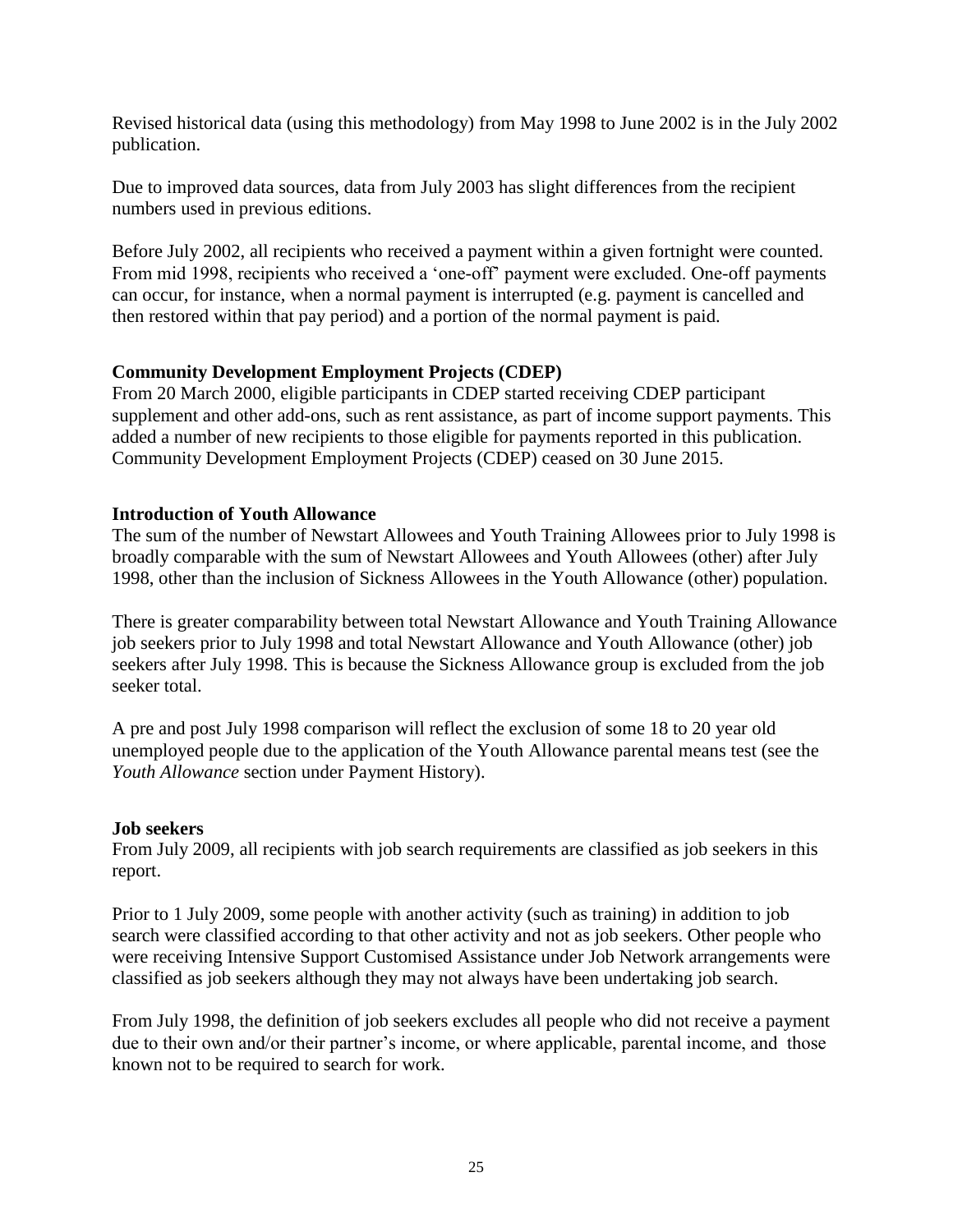Before July 1998, job seekers excluded allowees who did not receive a payment, allowees who were incapacitated, and allowees who were undertaking training. Some people who were not required to search for work were classified as job seekers, including people undertaking full-time voluntary work, people on jury duty and pregnant women around the time of the birth of their child.

#### **Duration**

Duration refers to duration on income support and includes time spent on other income support payments.

Since May 1998, duration has been defined according to the time a recipient spends on income support - short-term recipients are those who have been on income support for up to 12 months and long-term recipients are those who have been on income support for 12 months or more.

Prior to 1998, duration was defined according to the time a recipient was registered as unemployed - short-term recipients were people who were registered as unemployed for up to 12 months and long-term recipients were people who were registered for 12 months or more.

#### **Symbols**

n.a. not available

.. not applicable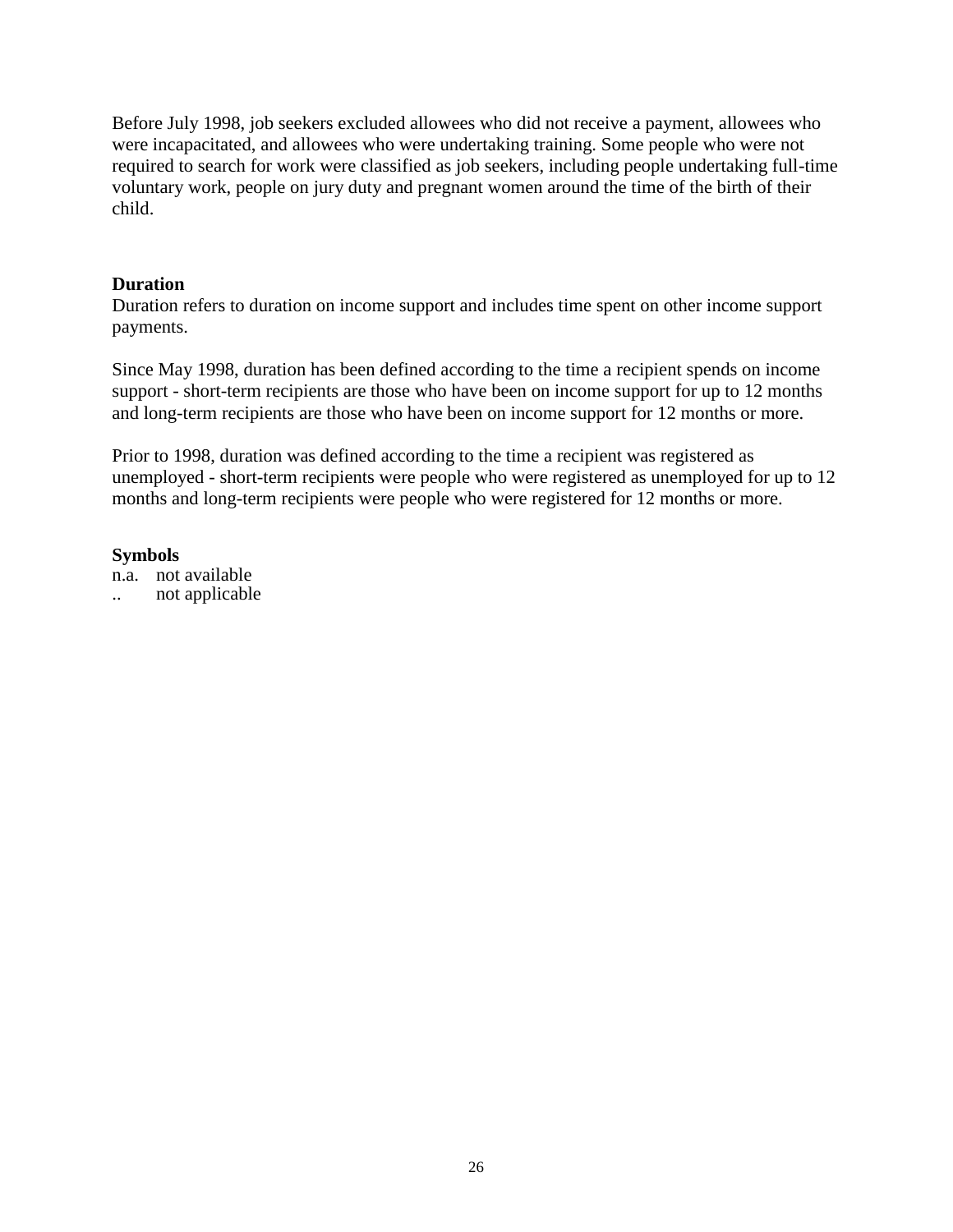#### **Glossary**

#### **Activity test status**

<span id="page-27-0"></span>The activity that a Newstart Allowance or Youth Allowance (other) recipient has agreed to undertake in order to meet the activity test. To satisfy the activity test recipients must be actively seeking and willing to take up work or undertaking activities to improve their employment prospects.

#### **Age**

Age in years at time of data collection.

#### **Area Support Office**

The term Area Support Office was replaced by Service Zone in July 2011.

#### **Community Development Employment Projects (CDEP)**

Community Development Employment Projects (CDEP) ceased on 30 June 2015.

The CDEP program was administered by the Department of Social Services. Reforms to CDEP were introduced from 1 July 2009. Operating mainly in remote areas, the CDEP program aimed to help unemployed Indigenous Australians to find and keep jobs. Under the CDEP program, there were two main ways ('streams') that CDEP providers assisted Indigenous Australians: Work Readiness Services help individuals to develop their skills, improve their chances of getting a job, and move to work outside of the CDEP program; and Community Development focused on supporting and developing Indigenous communities and organisations.

#### **CDEP Participant Supplement (CPS)**

The CDEP Participant Supplement (CPS) is payable to eligible CDEP participants. It can be paid fortnightly or as a 12 weekly payment. Community Development Employment Projects (CDEP) ceased on 30 June 2015.

#### **Customer Service Centre**

Customer Service Centre was replaced by the term Service Centre in July 2011.

#### **Did not receive a payment**

Persons who did not receive a payment due to their own income and/or that of their partner, or parents, where applicable. This group is often referred to as 'zero paid'.

#### **Fortnightly earnings**

Amount of income earned, derived, or received by a person for the person's own use or benefit in the previous fortnight.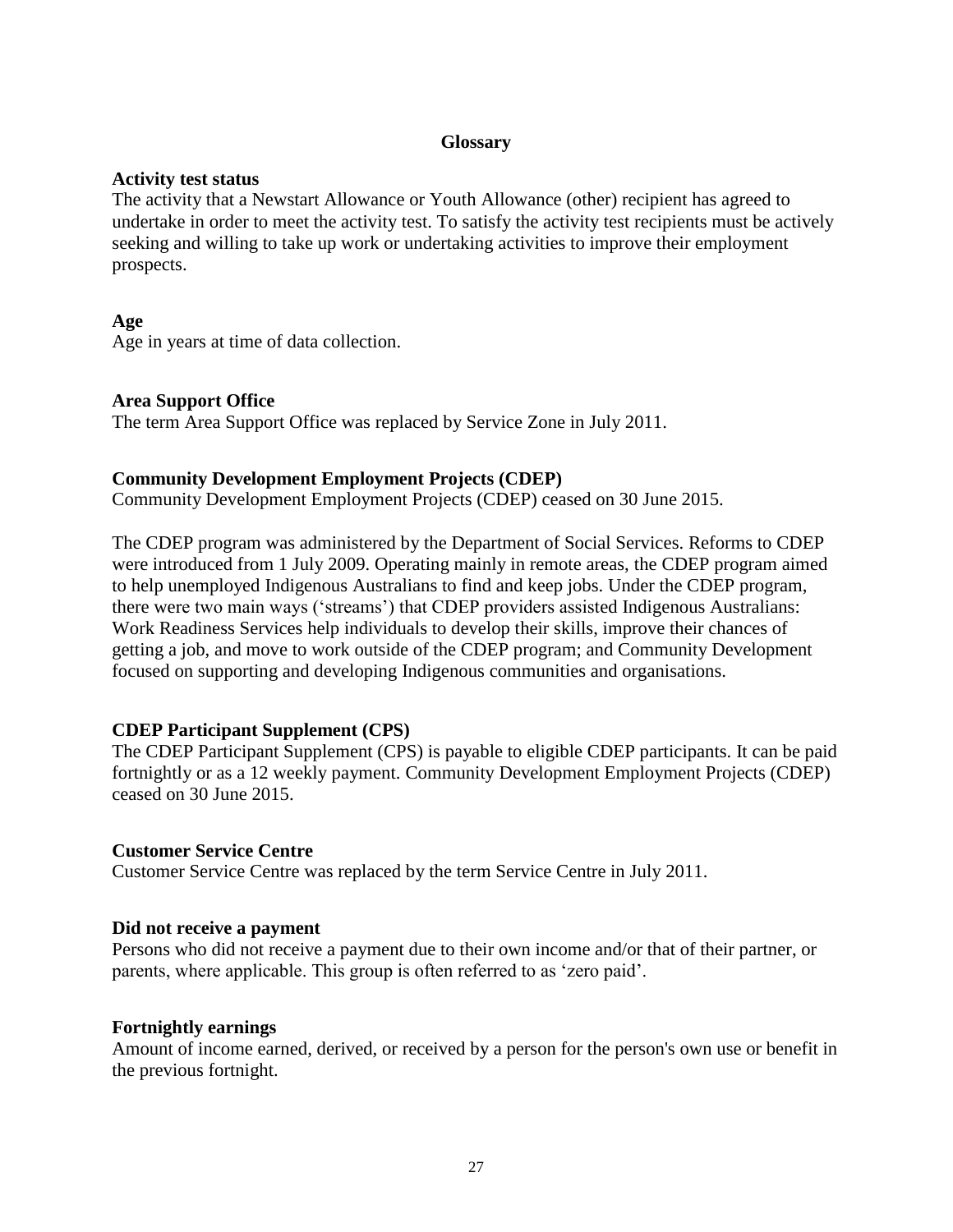#### **Incapacitated**

A person on Newstart Allowance or Youth Allowance (other) who has an activity test status indicating they are temporarily ill or incapacitated. Refer to the entry for Sickness Allowance in the Explanatory Notes.

#### **Job seeker**

A person on Newstart Allowance or Youth Allowance (other) who would usually be engaged in job search. See Explanatory Notes for definition and history.

#### **Long-term recipients**

Persons who have been receiving income support for 12 months or more. Duration of long-term recipients can be reset to zero if they exited from payments for more than 13 weeks.

#### **Newstart Allowance (NSA)**

Newstart Allowance is payable to eligible unemployed persons aged 22 years and over (but below Age Pension age) who satisfy the activity test. See Explanatory Notes for history.

#### **Partner Allowance (PA)**

From 20 October 2003, Partner Allowance was closed to new claimants. People on Partner Allowance before this date can remain on the allowance while they remain 'current', that is retain eligibility and entitlement for the allowance.

Partner Allowance was for dependent partners of pensioners and allowees. Partners had to be born before 1 July 1955, have no dependent children and have little or no recent workforce experience. Partner Allowance had no job search requirement. See Explanatory Notes for history.

#### **Service Centre**

A DHS Service Centre that provides DSS and other payments and related information and services to recipients. Service Centres are managed by Service Zones. Reporting by Service Centres and Service Zones was replaced in July 2017 with Statistical Areas Level 3.

#### **Service Zone**

A set of Service Centres, grouped together for operational purposes on a geographic basis. Service Zones replaced Areas and Area Support Offices in July 2011. Reporting by Service Centres and Service Zones was replaced in July 2017 with Statistical Areas Level 3.

#### **Short-term recipients**

Persons on Newstart Allowance or Youth Allowance who have been receiving income support for less than 12 months. Duration of short-term recipients can be reset to zero if they exited from payments for more than 6 weeks.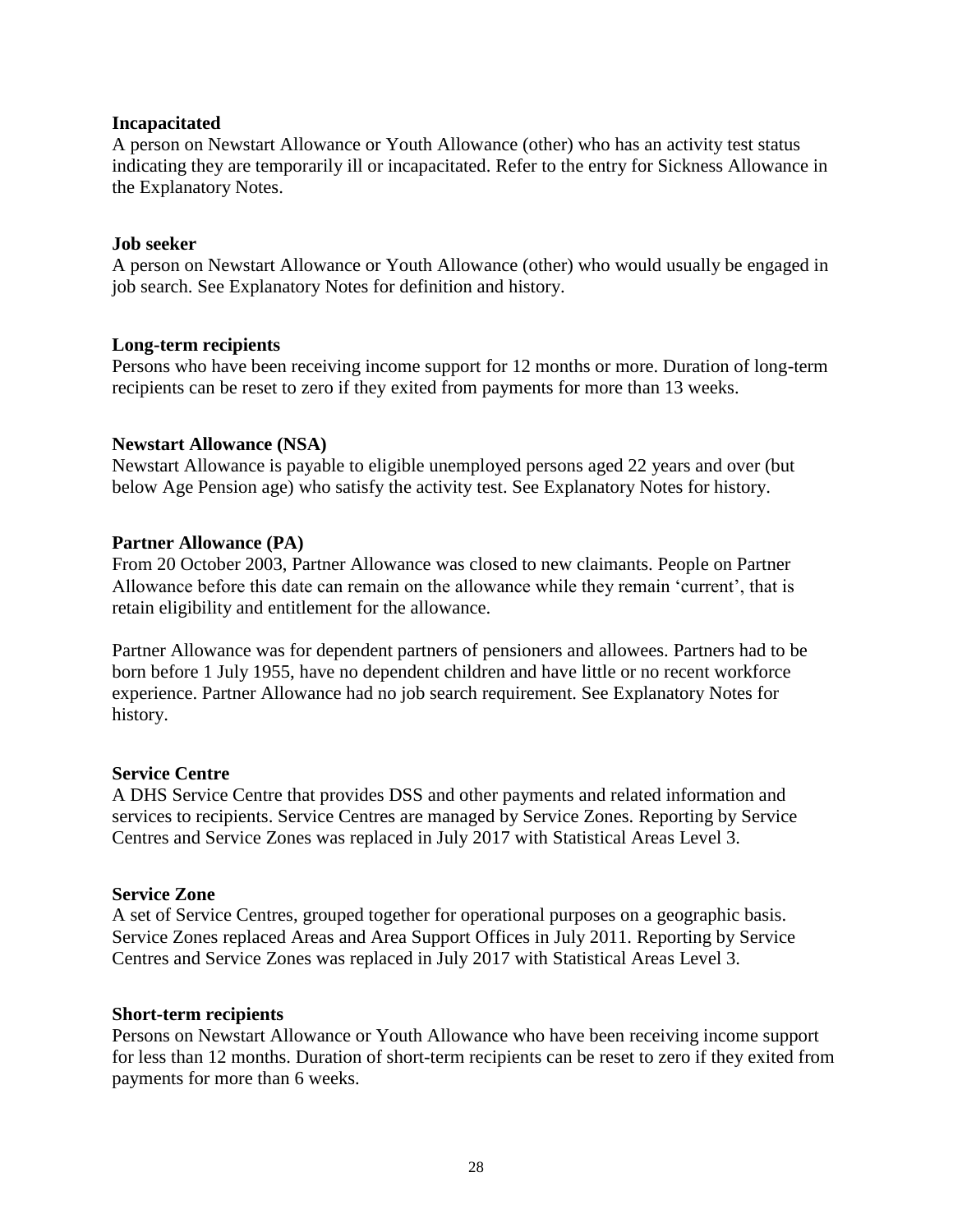#### **Statistical Areas Level 3**

Statistical Areas Level 3 are derived using the recipient's geo-coded address against the Australian Statistical Geography Standard (ASGS) of 2011, produced by the Australian Bureau of Statistics (ABS). For further details, see the ABS website: [ABS Statistical Geography](http://www.abs.gov.au/websitedbs/D3310114.nsf/home/Geography?opendocument#from-banner=LN) <http://www.abs.gov.au/websitedbs/D3310114.nsf/home/Geography?opendocument#frombanner=LN>

#### **Widow Allowance (WA)**

From 1 July 2005 Widow Allowance new grants may only be made to women born on or before 1 July 1955.

Widow Allowance, a non-activity tested payment, is payable to females aged 50 years or over who have become widowed, divorced or separated since turning 40 years if they have little or no recent work experience and meet a number of other criteria relating to current marital status. See Explanatory Notes for history.

#### **Youth Training Allowance (YTA)**

From 1 January 1995 eligible persons aged under 18 years who were registered as unemployed with the CES were paid Youth Training Allowance. From 1 July 1998, Youth Training Allowance was replaced by Youth Allowance. See Explanatory Notes for history.

#### **Youth Allowance (YA)**

Youth Allowance is payable to eligible full-time students aged 16 to 25 years, and to eligible unemployed persons aged 16 to 21 years who satisfy the activity test. Note, there are certain exceptions for some 15 and 25 year olds. See Explanatory Notes for history.

Youth Allowees may be undertaking full-time study, full-time job search or a combination of approved activities. Some young people will be exempt from the activity test because of their personal circumstances, e.g. illness, homelessness or major personal crisis. See the Explanatory Notes for more information.

To receive Youth Allowance young people under 22 years of age without a Year 12 or equivalent qualification will usually need to:

- participate in education and training full-time; or
- participate full-time (that is, for at least 25 hours a week) in part-time study or training, in combination with other approved activities, until they attain Year 12 or an equivalent Certificate Level II or above qualification.

#### **Youth Allowance (other)**

Youth Allowance recipients who are not full-time students or full-time Australian Apprentices.

#### **Zero paid**

See 'Did not receive a payment'.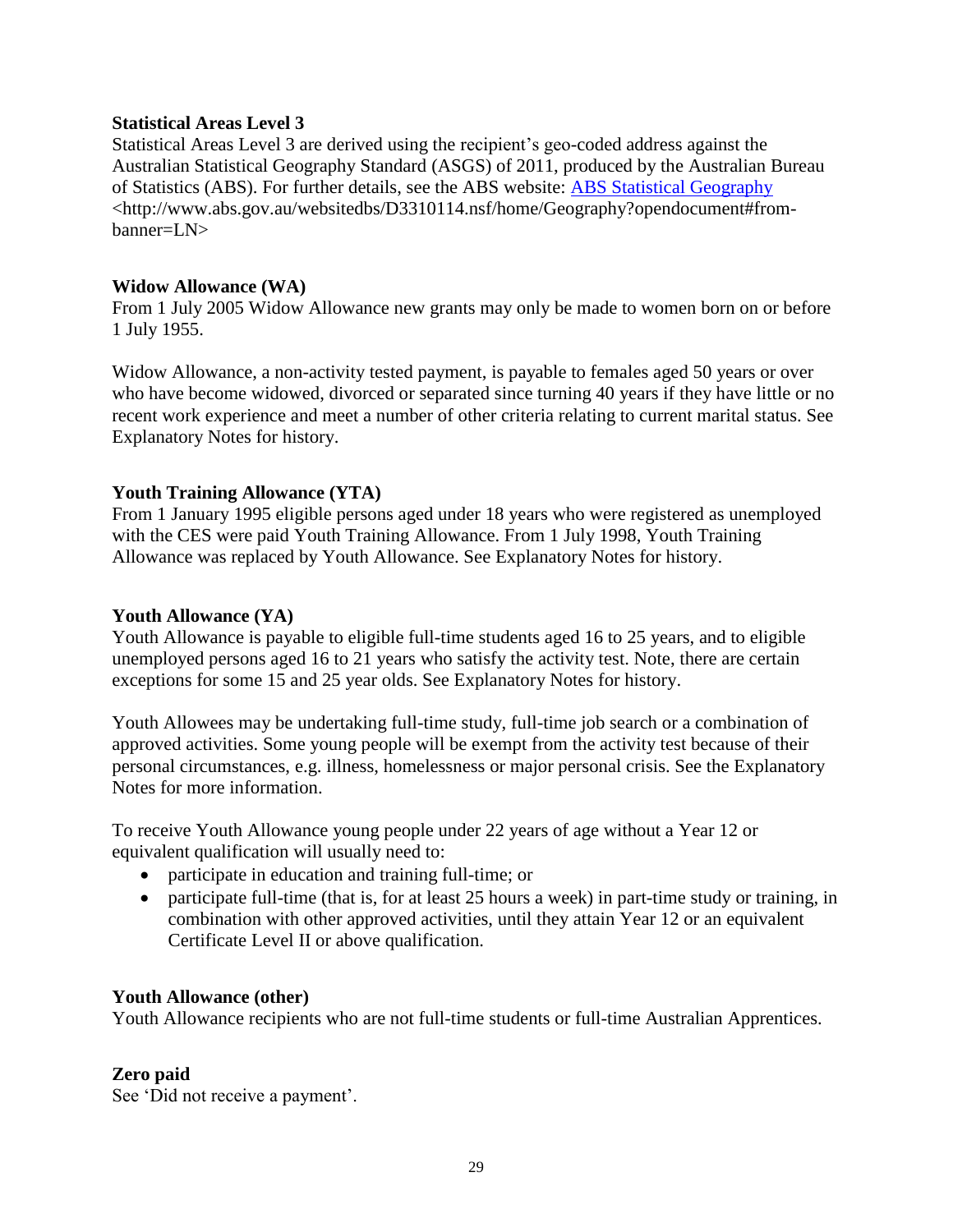#### **Appendix**

#### <span id="page-30-0"></span>**Comparisons Between DSS Unemployment Labour Market Payment Numbers And ABS Labour Force Unemployment Statistics**

#### <span id="page-30-1"></span>**Official statistics**

Official unemployment statistics are released by the Australian Bureau of Statistics (ABS). The ABS uses definitions recommended by the International Labour Organization which have been accepted internationally as the most appropriate for the compilation of official statistics of unemployment.

#### **ABS definition**

The ABS unemployment statistics measure the number of persons who, for a particular reference period, did not undertake any paid work, were actively looking for work and were available to start work.

#### **DSS Unemployment Labour Market Payment Statistics**

The labour market payment statistics give the number of persons who are both eligible and entitled to receive Newstart Allowance or Youth Allowance (other). The criteria for receipt of these payments do not match those the ABS uses to determine whether a person is classed as unemployed or employed for statistical purposes.

#### **Differences**

Care should be taken when comparing the ABS labour force and DSS labour market payment data. There are a number of reasons why the two series cannot be directly compared.

#### **Duration**

Both DSS and the ABS classify long-term duration as over 12 months, but use substantially different definitions of duration:

DSS measures duration of **income support**. This includes not just time on unemployment benefits but time on any income support payment.

The ABS measures length of time **unemployed** using their unemployment definition.

DSS unemployed recipients can have breaks without payment and still be classified as long-term income support recipients:

• Recipients who do not receive a payment due to their earnings can have up to 12 weeks without a payment before they are automatically cancelled. This reduces disincentives to accept short-term work.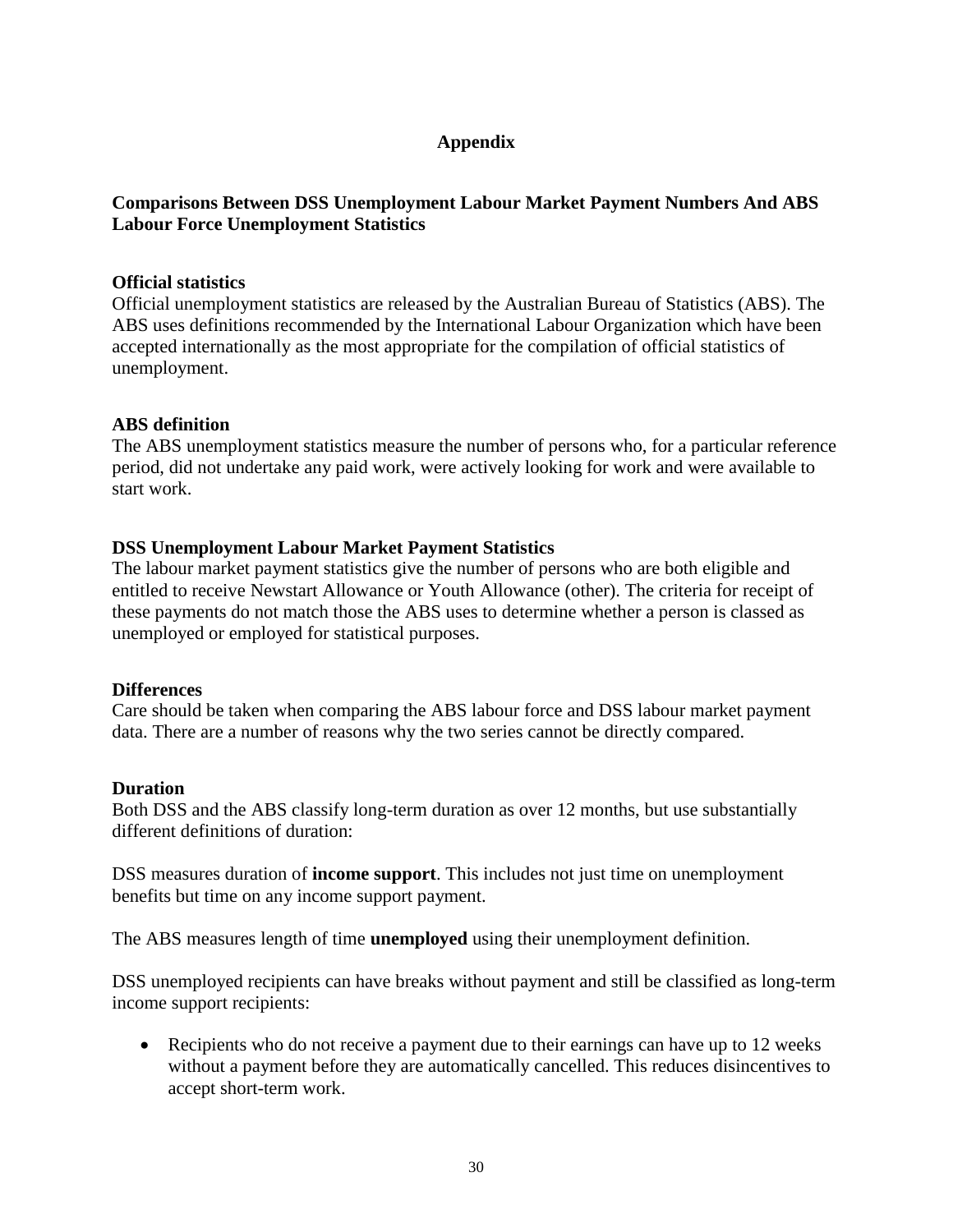• Long-term recipients can have 13 weeks off payment after payment is cancelled and keep their long-term status if they return to income support. This means they keep access to assistance such as the higher payment rate for recipients over 60.

For the ABS statistics, any hours of work for a period as short as two weeks count as a break from unemployment and so are enough to reset a person's unemployment duration.

The difference between these two concepts, together with the fact that DSS recipients are able to have ongoing part-time work (see 'employment' below) mean that many unemployed recipients remain classified by DSS as long-term recipients when they would be classified as short-term unemployed under the ABS definition.

#### **Seasonal adjustment**

The ABS produces a seasonally adjusted series. The DSS labour market payment numbers data are not seasonally adjusted.

#### **Classification**

The ABS classifies a person as unemployed if he or she is aged 15 years and over, was not employed during the week before the interview, has actively looked for full-time or part-time work and is available to start work. From February 2004, people who had not actively looked for work because they were waiting to start a job within four weeks are also classified as unemployed.

The Newstart Allowance and Youth Allowance (other) series generally count people who are eligible for and entitled to receive a payment aged over 15 years and under Age Pension age.

#### **Employment**

Newstart Allowance and Youth Allowance (other) recipients may be employed part-time, but within an income test limit; the ABS classifies a person as "employed" if, among other things, he or she has worked for one hour or more during the survey period.

#### **Timing**

The timing of collections of the series are different:

- DSS reports monthly average numbers of people both eligible for and entitled to receive Newstart Allowance and Youth Allowance (other). These monthly averages are calculated using figures collected for each Friday throughout the reference month.
- ABS numbers are based on a sample survey which interviews occupants of selected dwellings covering around 0.33% of the total Australian population. These persons are generally interviewed during the two weeks beginning the Sunday between the 5th and 11th of each month and the information obtained relates to the week before the interview takes place.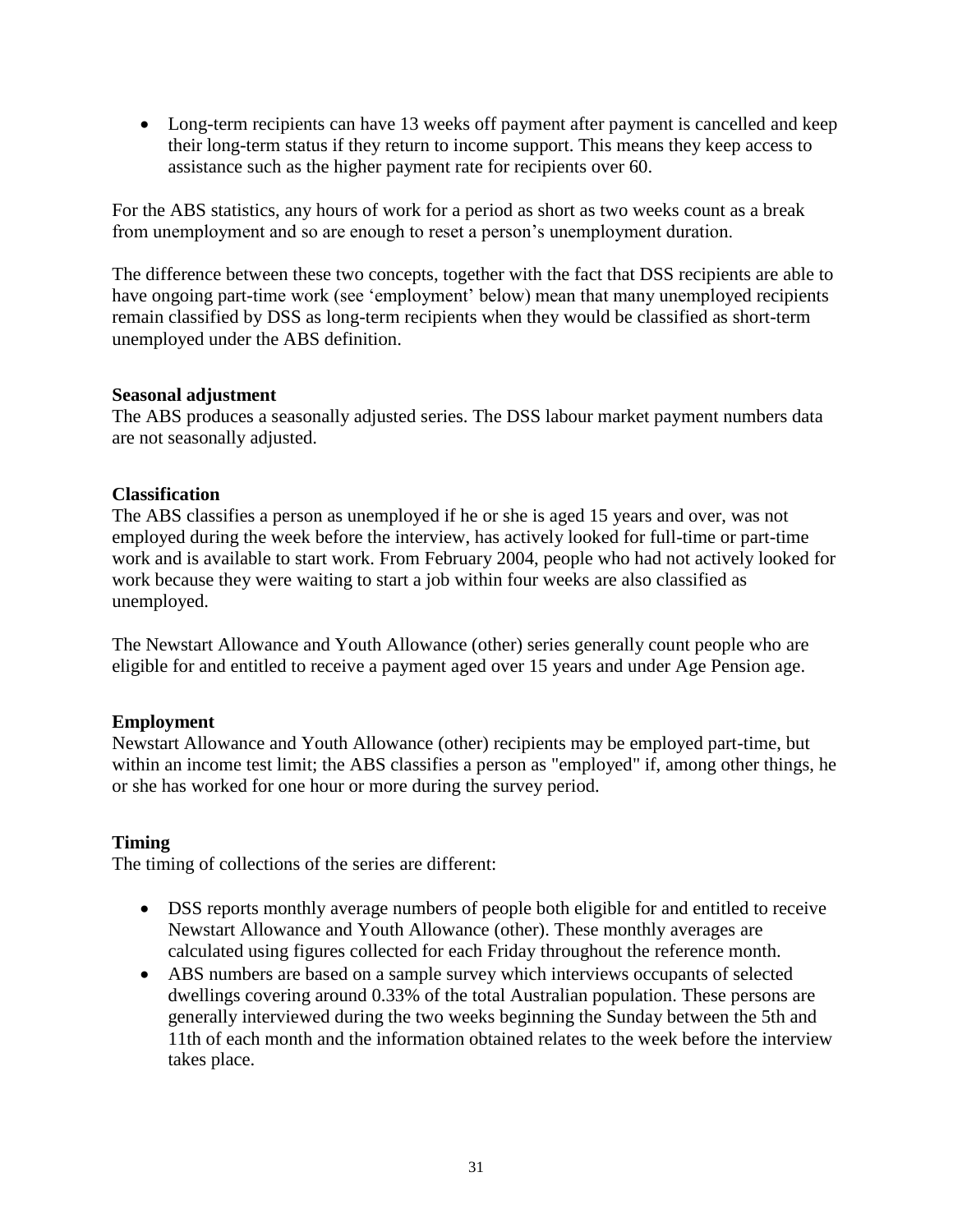#### **Treatment of partners**

The ABS series includes unemployed persons whose spouse is working, irrespective of income, whereas Newstart Allowance and Youth Allowance (other) recipients are subject to an income and assets test for themselves and their spouse.

#### **Pensioners**

The ABS series includes persons being paid a pension but looking for work (e.g. sole parents in receipt of Parenting Payments looking for work).

#### **Non job seekers**

The overall Newstart Allowance and Youth Allowance (other) series includes persons who are not required to undertake jobsearch. These persons are separately identified in Tables 2 and 3, and have then been excluded in subsequent tables. These people may be undertaking training, the development of self-employment opportunities, full-time voluntary work or a combination of voluntary and part-time work which excludes them from jobsearch obligations. They may also be incapacitated or have another temporary exemption from jobsearch.

#### **Waiting periods**

The ABS series includes persons who are serving a waiting period before being granted Newstart Allowance or Youth Allowance (other), or whose allowance was deferred.

#### **Survey**

The ABS figures are derived from a Labour Force Survey which is a sample survey, whereas the DSS statistics are a complete count of those both eligible for and entitled to receive Newstart Allowance and Youth Allowance (other).

**See also:** The Australian Bureau of Statistics release "6105.0 - Australian Labour Market Statistics, July 2014 – The unemployed and [recipients of Government unemployment benefits](http://www.abs.gov.au/ausstats/abs@.nsf/Latestproducts/6105.0Feature%20Article54July%202014?opendocument&tabname=Summary&prodno=6105.0&issue=July%202014&num=&view=)  [differences explained"](http://www.abs.gov.au/ausstats/abs@.nsf/Latestproducts/6105.0Feature%20Article54July%202014?opendocument&tabname=Summary&prodno=6105.0&issue=July%202014&num=&view=)

<http://www.abs.gov.au/ausstats/abs@.nsf/Latestproducts/6105.0Feature%20Article54July%202 014?opendocument&tabname=Summary&prodno=6105.0&issue=July%202014&num=&view=  $\geq$